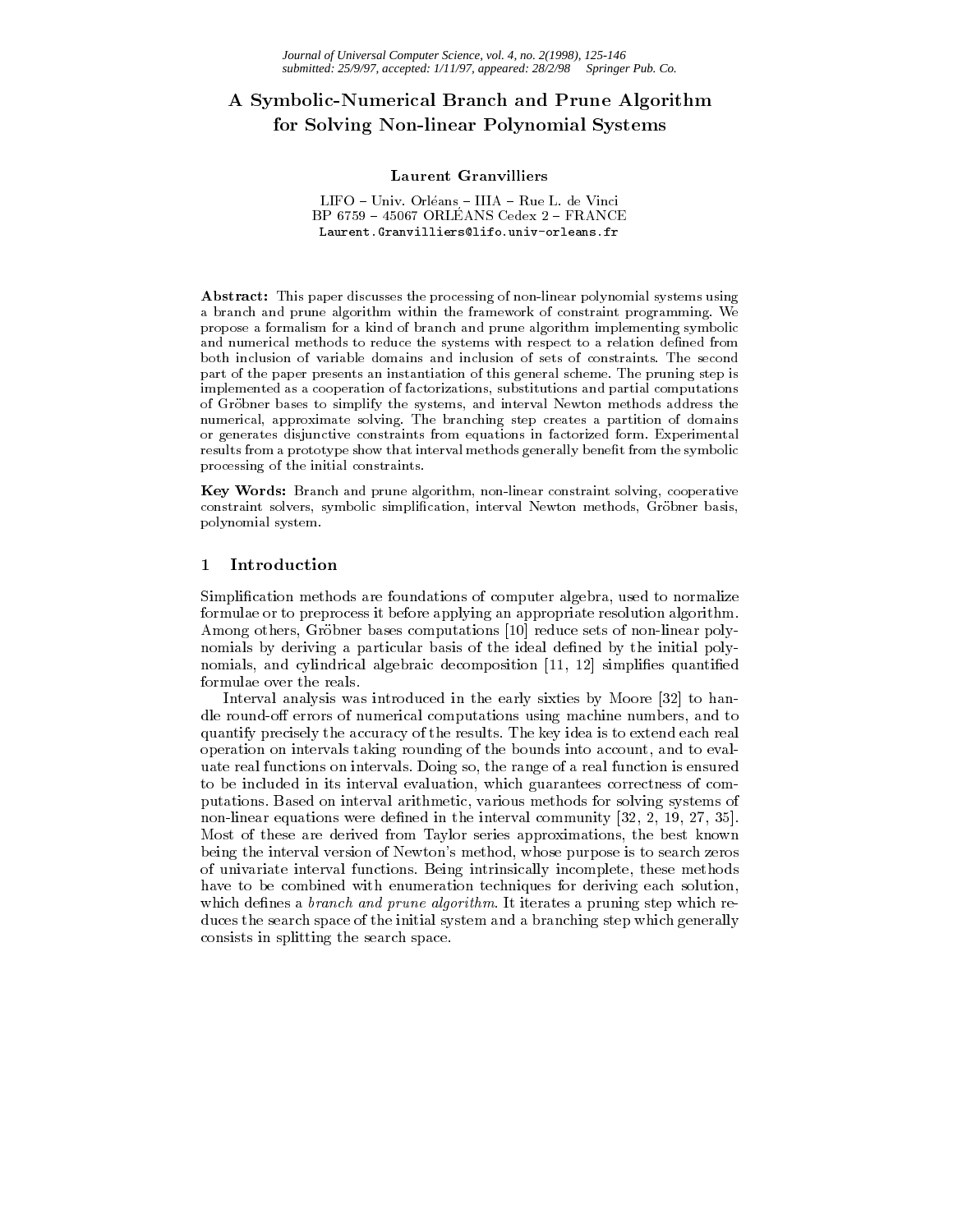Moore [32] showed that interval computations strongly depend on the forms of real functions and bad expressions of functions may lead to very inefficient interval evaluations. For example, the interval evaluation of  $f(x) = x - x$  over  $[0, 1]$  is  $[-1, 1]$  while its range is  $[0, 0]$ . This comes from a weakness of interval operations computing with bounds of intervals<sup>1</sup> and then the two occurrences of x are considered as different variables. To handle such situations arising when solving systems of equations over intervals, various methods were proposed. Among others, centered forms [32, 37, 36, 3] and preconditionning [26] using diagonally dominant Jacobian matrices guarantee good convergences of interval solving.

Recently, the cooperation of constraint solvers was discussed in the cc frame work [38] and in the CLP context [20, 4, 31]. In particular, several works [29, 6] propose to combine symbolic and interval methods for solving systems of nonlinear equations. Essentially, symbolic methods generate redundancies speedingup interval methods. However, more work can be done during the symbolic process. Let us consider the system of equations  $\{xy - x = 0, x^{25} + 2xy + 1 = 0\}.$ The factorization of  $xy - x = 0$  allows to instantiate the second equation with either  $x = 0$  or  $y = 1$ . This generates the disjunction  $\{x = 0, 1 = 0\} \cup \{y =$  $1, x^{25} + 2x + 1 = 0$ . Both systems can be easily solved using numerical methods. Moreover, factorization followed by generation of disjunctive equations reduces the *dependency* between variables, which is pointed out by Moore as a main problem for interval methods.

This led us to extend the heterogeneous constraint solving model described in [4] and classical branch and prune algorithms to take into account the generation of disjunctive constraint systems during the symbolic process. Constraint systems are viewed as conjunctions of disjunctions of real constraints and are processed by iterating two steps: the application of closure operators, called constraint narrowing operators, reduces the variable domains or adds some redundancies; enumeration is implemented by constraint branching operators to split the variable domains or the equations having a factorized form. The sec ond part of the paper is devoted to an instantiation of this general framework. We propose an algorithm for solving non-linear polynomial equations over the reals, combining partial computations of Grobner bases [6], factorizations and substitutions over rational equations, and interval Newton methods over arbitrary equations. Algebraic methods are used to reduce the dependency between variables for speeding-up interval computations. Experimental results from a prototype are given and show that symbolic transformations of systems greatly improve the computational behaviour of interval methods for most of the pre sented benchmarks.

With respect to the related papers mentioned above, we believe that this paper proposes a novel cooperation of methods from computer algebra and numerical analysis for solving non-linear polynomial equations. An important collection of benchmarks from various domains are tested with a prototype, and show signicant speed-ups due to the symbolic transformations of constraints. Then, we identify different behaviours of the software for different constraint systems, in particular when the cooperation involves a slow down. A discussion ends the section relating the experimental results and focuses on the needs for developing tight cooperation strategies between solvers together with parallelism.

The rest of the paper is organized as follows. Section 2 recalls the basics

 $\lceil \alpha, \beta \rceil - \lceil c, d \rceil$  is  $\lceil a - d, b - c \rceil$  with outward rounding of the bounds.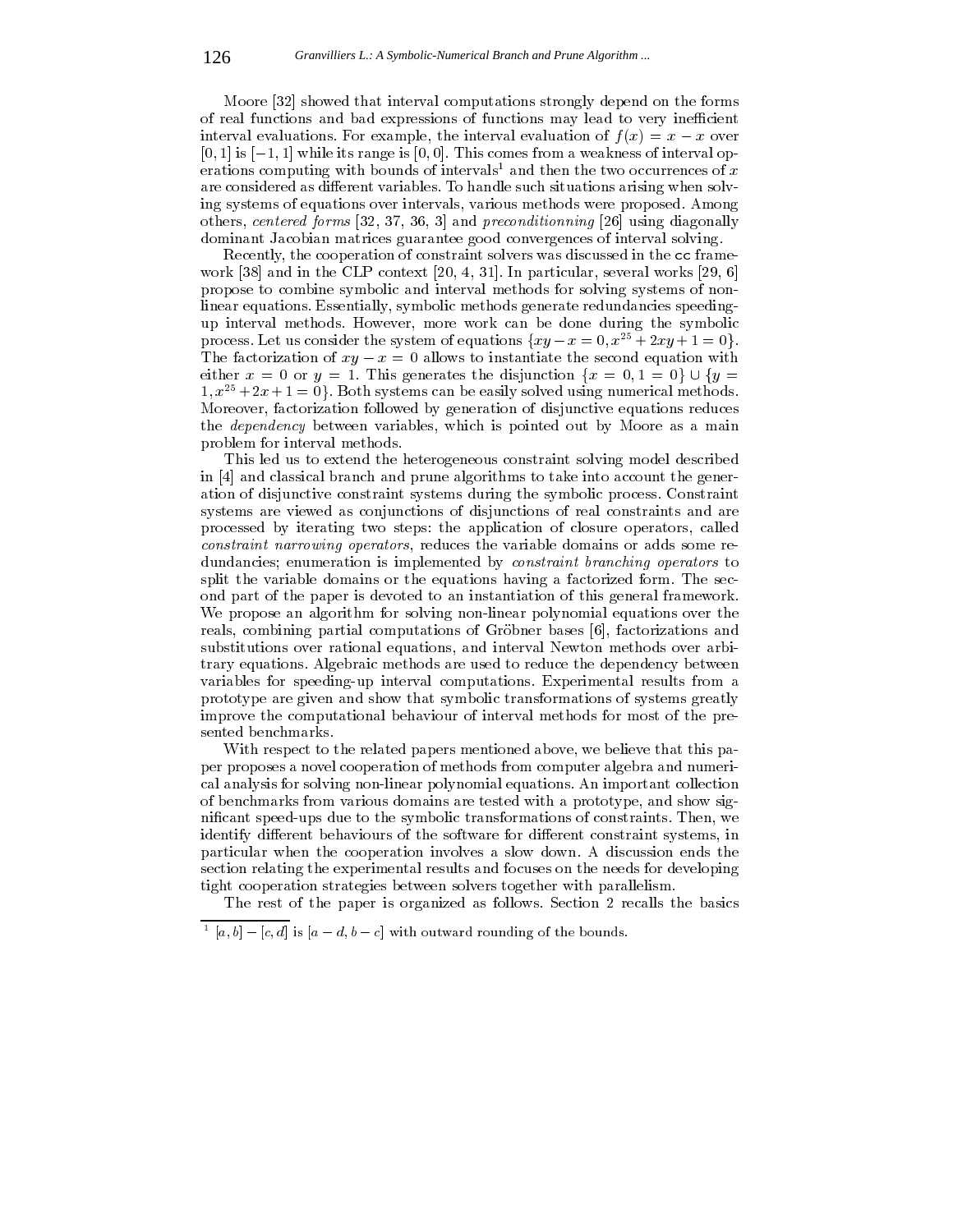of approximations, interval arithmetic and Grobner bases. The motivations of symbolic transformations of real constraints for improving interval computations are introduced in section 3. We define a generic branch and prune algorithm in section 4 for solving real constraints. Section 5 describes an instantiation of this algorithm for solving polynomial systems. Section 6 presents the experimental results and we conclude in section 7.

### 2 General framework

Let  $\Sigma$  be a structure  $\langle \mathbb{R}, \mathcal{O}, \mathcal{R} \rangle$  where  $\mathbb{R}$  is the set of real numbers, called the universe,  $\mathcal O$  a set of function symbols and  $\mathcal R$  a set of relation symbols. Let  $V = \{x_1, \ldots, x_n\}$  be a set of variables taking their values over IR. This set is assumed to be large enough to built the constraints described here. Terms in the constraint language are syntactic expressions built in the usual way from constants, variables and operations. Constraints are syntactic expressions rep resenting relations made from terms and relation symbols. In this paper, terms are multivariate polynomials and constraints are polynomial equations over IR. The power set of  $\mathbb{R}$  is denoted  $2^{-n}$ .

In the following, a constraint and the relation it represents are denoted by the same symbol.

### 2.1 Approximations

Solving real constraints being an intractable problem when using machine num bers, approximations of the set of solutions are computed over approximate do $max$ 

**Definition 1 (Approximate domain)** An approximate domain A over  $\mathbb R$  is a subset of  $2^{-n}$ , closed under intersection, such that  $\text{I\!R}\in A$  and for which the inclusion is a well-founded ordering.

Given an approximate domain  $A$ , the *approximation* over  $A$  of a unary relation  $\rho$ , denoted  $\frac{ap}{\rho}(\rho)$ , is defined as the intersection of all the elements of A containing  $\rho$ . The approximation of an n-ary relation  $\rho = (\rho_1,\ldots,\rho_n)$  is the Cartesian product of the approximations of each of its projections  $apx_A(\rho_1) \times$  $\cdots \wedge \underline{u} \underline{p} \underline{\nu}_A(p_n)$ . A tuple  $\Lambda = (\Lambda_1, \ldots, \Lambda_n)$  of elements of  $\Lambda$ , called a *box*, denotes . It can complete discussion  $\mathbf{r}_1$  ,  $\mathbf{r}_2$  is a complete discussion about  $\mathbf{r}_1$  ,  $\mathbf{r}_2$ approximations).

### $2.2$ 1. Interval arithmetic

Interval computations restore correctness of numerical computations, enclosing solutions with intervals being bounded compact sets of reals. Termination is obtained by taking a finite number of possible values for the bounds of intervals (in practice the floating point numbers), together with some convergence properties. Correctness is addressed providing a mechanism of outward rounding of computations at bounds of intervals. We recall in this section the essentials which can be found in  $[32, 2]$ .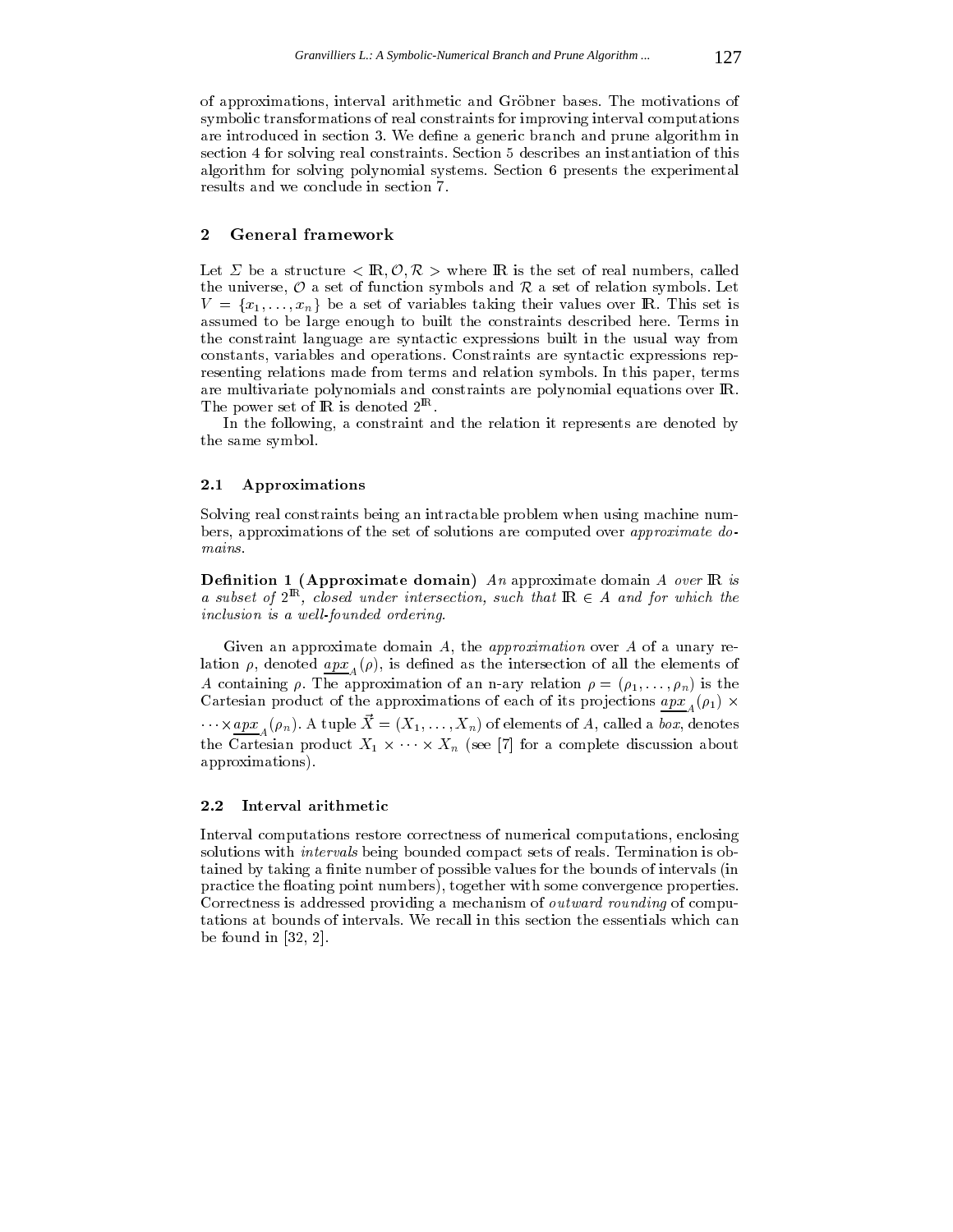**Definition 2 (Interval)** Let R be a finite subset of  $\mathbb{R}$  and  $l, r$  be two reals such that  $l \in R \cup \{-\infty\}$  and  $r \in R \cup \{+\infty\}$ . An interval  $I = [l, r]$  is the compact set of reals  $\{x \in \mathbb{R} \mid l \le x \le r\}$ . In particular  $[-\infty, +\infty]$  corresponds to  $\mathbb{R}, [-\infty, r]$ represents  $\{x \in \mathbb{R} \mid x \leq r\}$  and  $[l, +\infty]$  denotes  $\{x \in \mathbb{R} \mid l \leq x\}$ . All the intervals  $[l, r]$  such that  $l > r$  are mapped to the empty interval  $\emptyset$ .

The set of all the intervals over R is denoted  $\mathbb{I}(R)$ .

An interval in  $I\mathbb{I}(R)$  is said to be canonical if it contains at most two elements of  $R$  (then  $\emptyset$  is canonical).

 $\mathbb{I}(R)$  is an approximate domain with respect to the set inclusion ordering. A real r is approximated by the smallest interval containing r. More generally, a relation  $\rho$  over IR is approximated by the smallest interval containing all the elements in  $\rho$ , using the approximation function over  $\mathbb{I}(R)$ . To simplify the notations,  $\mathbb{I}(R)$ is denoted II considering the implicit existence of a set  $R$ ; in practice, it is the set of floating point numbers in double precision  $[23]$ , in which case an element of I is said to be a floating point interval.

Interval arithmetic operations are set extensions of real operations. Given a real operation, two intervals  $I, J$ , and  $\odot$  the interval operation corresponding to  $\mathcal{Y}$  is applied to the state  $\mathcal{Y}$  is a mapping interval function is a mapping interval function is a mapping in  $\mathcal{Y}$  $\mathbb{I}^n \to \mathbb{I}$  involving interval constants, interval operations and interval variables. Van Hentenryck et als. [40] introduced various forms of interval extensions to approximate over intervals a real function. They are defined as interval functions obtained from its by a syntactic operation. In particular, two different expressions of a same real function may lead to different interval extensions. Our definition of interval extension corresponds to the natural interval extension of [40].

**Definition 3 (Interval extension)** Let  $f$  be an  $n$ -ary real function. The interval extension of f is a mapping  $\mathbb{I}^n \to \mathbb{I}$  obtained from f by replacing in the expression of f each constant r by  $ap_{\pi}(\{r\})$ , each operation by its corresponding interval operation and each variable  $b\bar{y}$  an interval variable.

Interval extensions are correct, i.e. enclosing the range of variation of real functions, and monotonic. We recall the property of subdistributivity of interval arithmetic.

Property 1 (Subdistributivity) Let  $I, J, K \in \mathbb{I}$ . Then I (J K) (I J ) (I K).

### 2.3 Gröbner bases

The theory of Gröbner bases can be found in [10, 13]. A polynomial is a sum of monomials which are ordered using a monomial ordering. A monomial ordering is a total, well-founded ordering on monomials which is compatible with the multiplication on monomials. In what follows, we fix the monomial ordering and consider that all the polynomials are ordered with respect to this ordering. For every polynomial p, the leading term of p, denoted  $LT(p)$ , is the monomial of p which is maximal with respect to the monomial ordering.

Example 1 (Lexicographic ordering) Let  $x_1, \ldots, x_n$  be n variables alphabetically ordered  $(x_1 > \ldots > x_n)$ . A monomial  $x_1^{n_1} \ldots x_n^{n_n}$  is greater than a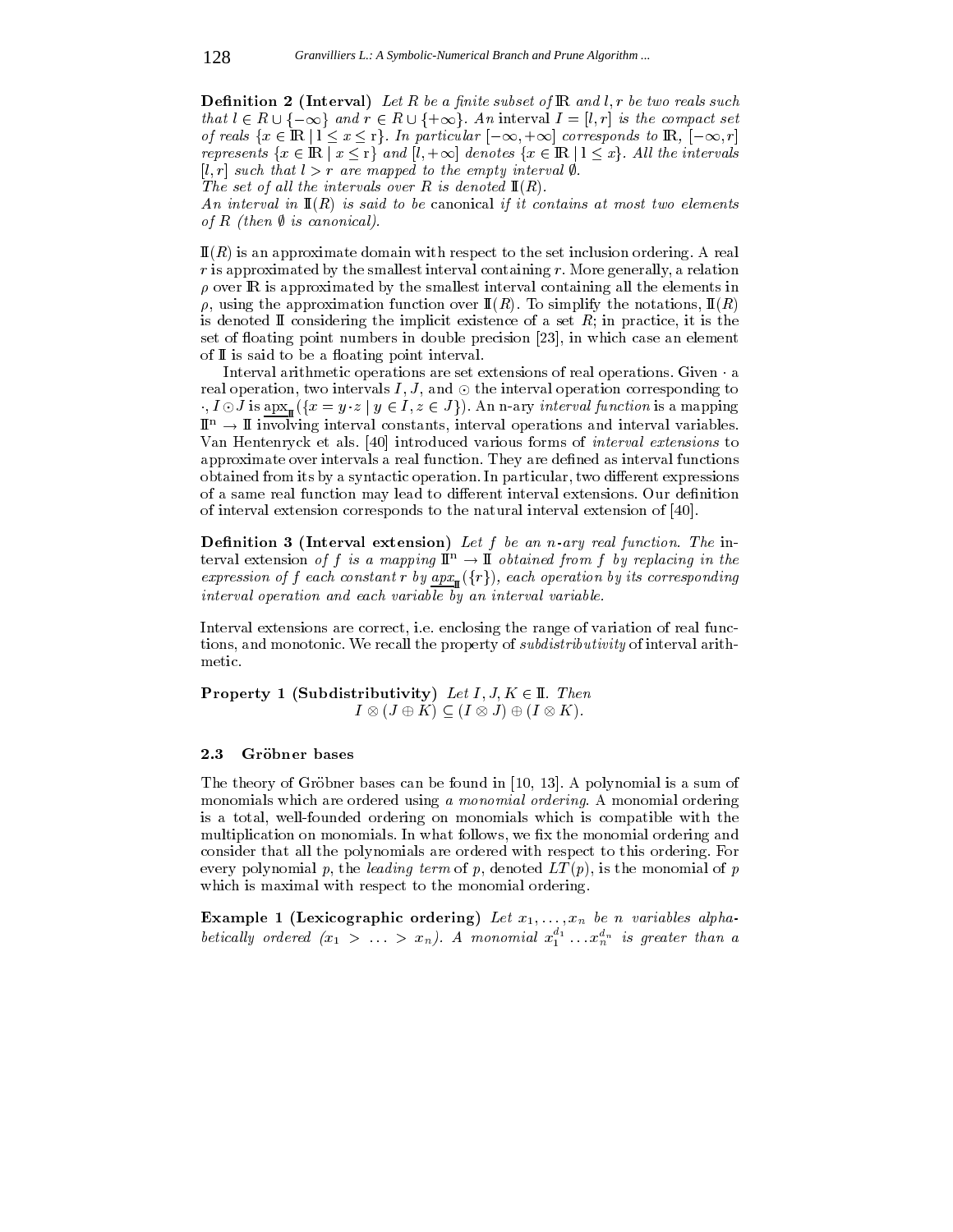monomial  $x_1^{a_1} \ldots x_n^{a_n}$  <sup>2</sup> iff it exists i such that  $d_i > d'_i$  and for all j smaller than  $i, d_j = d'_j.$ 

A S-polynomial is a combination of two polynomials producing the cancellation of their leading terms.

**Definition 4 (S-polynomial)** Let p and q be two nonzero polynomials and  $x^{\gamma}$ denotes the least common multiple of the power products appearing in  $LT(p)$  and  $LT(q)$ . The S-polynomial of p and q is the polynomial

$$
S(p,q) = \frac{x^{\gamma}}{LT(p)}p - \frac{x^{\gamma}}{LT(q)}q
$$

**Example 2** Let  $p = xy - x + y + 1$  and  $q = 3x - y + 3x + 2$  be two polynomials ordered by the lexicographic ordering,  $LI$  (p)  $=$  xy $\overline{u}$ ,  $LI$  (g)  $=$  3x $\overline{u}$  and  $x^+$   $=$  $x^2y^2$ . The S-polynomial of p and q is  $5x^2$  p  $-y^2$  q  $\equiv -5x^2 - 2y + 1$ .

can be written as  $p = \sum_{i=1}^{n} a_i p_i + r$  such that either r is the zero polynomial or r is a linear combination of monomials such that none of them is divisible by any of  $LT(p_1), \ldots, LT(p_n)$ . The polynomial r is obtained as the remainder of the division of  $p$  with respect to  $S$ . It is called the *reduction of*  $p$  with respect to  $\mathcal{S}$  and is denoted  $p^-$  .

**Example 5** Let S be the set  $\{p_1 = xy - z, p_2 = zx + 1\}$  and  $p = 4x^2y^2 + x^2y - 1$  $y^2 + 1$ . Then,  $p = (4xy + x + 8)p_1 + p_2 - y_2 + 16$ . The remainder of the division of p with respect to  $S$  is  $-y^2 + 10$ .

The following definition for Gröbner bases gives their algorithmic characterization and is due to Buchberger [10]:

**Definition 5 (Gröbner basis)** Let  $S = \{p_1, \ldots, p_n\}$  be a set of polynomials. S is a Gröbner basis iff for all pairs  $(i, j) \in \{1, \ldots, n\}$  the reduction with respect to S of the S-polynomial  $S(p_i, p_j)$  is equal to 0.

The basic algorithm computing Gröbner bases consists in successive computations of reduced S-polynomials over the initial set of polynomials augmented by the computed S-polynomials different from zero. The algorithm stops, after a finite number of steps, when no S-polynomial different from 0 can be computed. The resulting set of polynomials is a Gröbner basis and is denoted GB(S).

### 3 Dependency between variables and constraints

It is well known that the efficiency of numerical methods for enclosing zeros of real functions is strongly in
uenced by their syntactic forms. In particular, interval computations are as efficient as the constraints contain few variables or occurrences of a same variable. This is known as the dependency problem [32]. Thus, it is important to simplify the constraints before the interval solving

<sup>2</sup> The degrees can take the 0 value.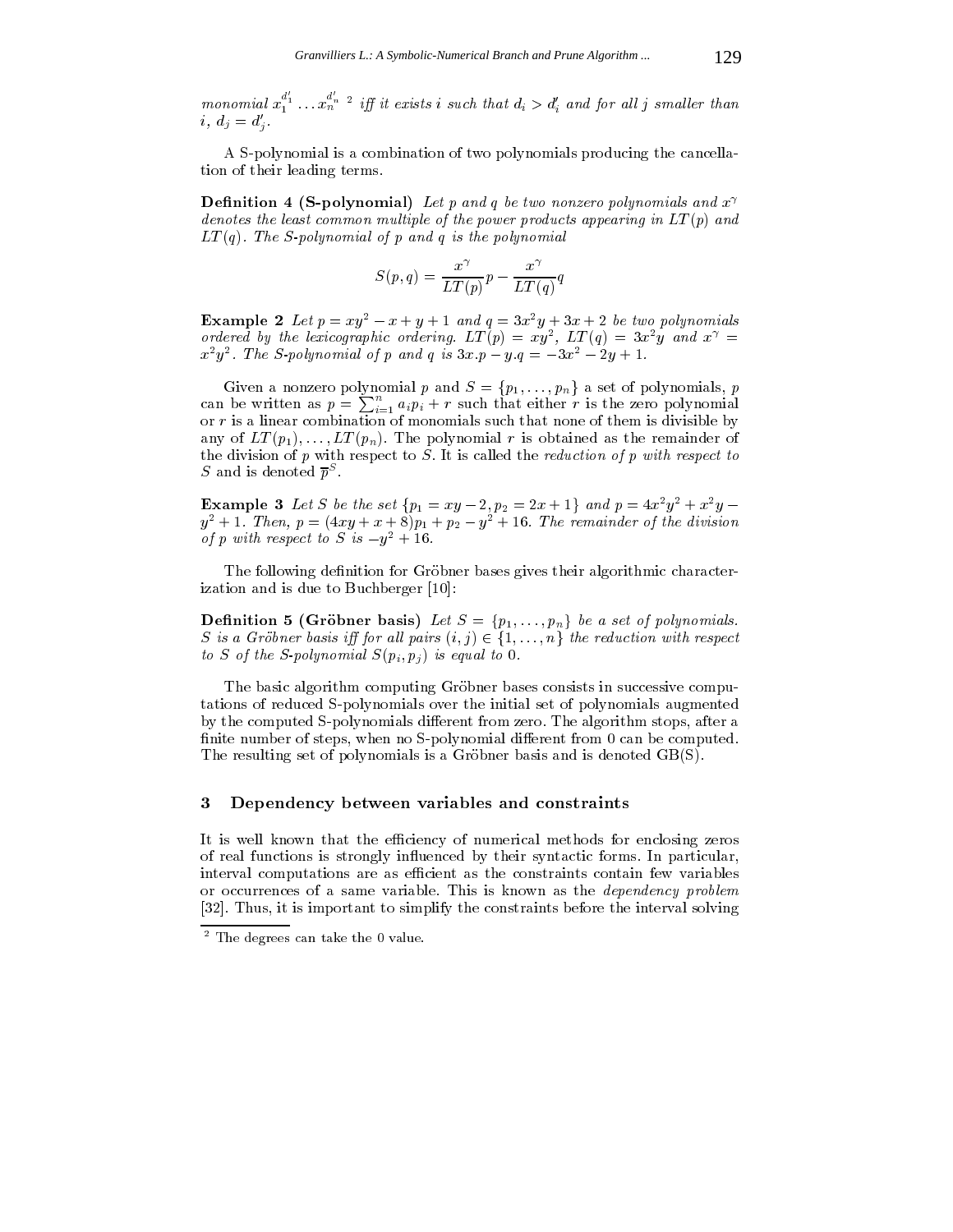process. For this purpose, we identify different methods from computer algebra which are local to a constraint or global to a system of constraints. Since the inclusion of interval functions generally depends on the variable domains, some simplications may have a heuristics nature. However, interval computations are necessarily more precise if the simplified constraints are added as redundancies.

As shown by Moore, interval arithmetic considers occurrences of a same variable as different variables, which widens widths of computed intervals. The following example also illustrates the needs for factorizing real functions.

**Example 4** Let  $f(x) = x^2 - x$  and  $g(x) = x(x - 1)$  represent two different expressions of the same real function and  $\Gamma(\Lambda) \equiv \Lambda^- \oplus \Lambda$ ,  $\Theta(\Lambda) \equiv \Lambda^- \otimes (\Lambda^- \oplus$  $[1, 1]$ ) be their interval extensions. Then,

> fraction of the fact that the fact that the form of the form of the following the following the following the f G([0; 1]) = [1; 0] F ([0; 1]) = [1; 1]

In this example,  $G$  gives a more precise interval than  $F$ , while it does not approximate exactly the range of the real function. Then, it can be asked if the evaluation of  $G$  is included in the evaluation of  $F$  for every interval, in which case  $G$  could always replace  $F$ . And second, are different interval extensions of a same real function always comparable ? The answer is no, noticing that  $G([0, 1]) = [-1, 0] \subset F([0, 1]) = [-1, 1]$  while  $F([-1, 0.5]) = [-0.25, 2] \subset$  $G([-1, 0.5]) = [-1, 2]$ . However, it can be remarked that the interval evaluation of  $x(x - 1)$  is always included in the interval evaluation of  $x * x - x$ , which is due to the subdistributivity property of interval arithmetic. The difference between  $x * x$  and  $x^2$  appears in the removal of the negative part when evaluating  $x^2$  over intervals.

The generation of redundancies may reduce the dependency between variables in the constraints. It is a global method since redundancies are inferred from other, existing, constraints.

Example 5 (Redundancy) Let  $S = \{x^2 + y^2 - 5 = 0, x^2 - y^2 - 3 = 0\}$  be a set of real constraints. The equation  $x^2 - 4 = 0$  is a redundant constraint which can be obtained as a simple linear combination of the constraints in S. The dependency is reduced because the variable  $x$  is not dependent on  $y$  in this constraint.

The following example illustrates the substitution of terms by less dependent terms in expressions.

**Example 6 (Substitution)** Let  $S = \{xy = 1, x + xy = 0\}$  be a set of real constraints. From S, the equations  $x + 1 = 0$  and  $y + 1 = 0$  are obtained successively by applying some trivial substitutions.

The main problem remains to prove that less dependent terms give tighter intervals, which is not always the case. Consider for example two variables,  $x$  with domain  $[-0.5, 0.5]$  and y with domain  $[-1, 1]$ . Though y is less dependent than  $x * y$ , the evaluation of y, being  $[-1, 1]$ , is larger than the evaluation of  $x * y$ , being  $[-0.5, 0.5]$ . As a consequence, the comparison between terms also depends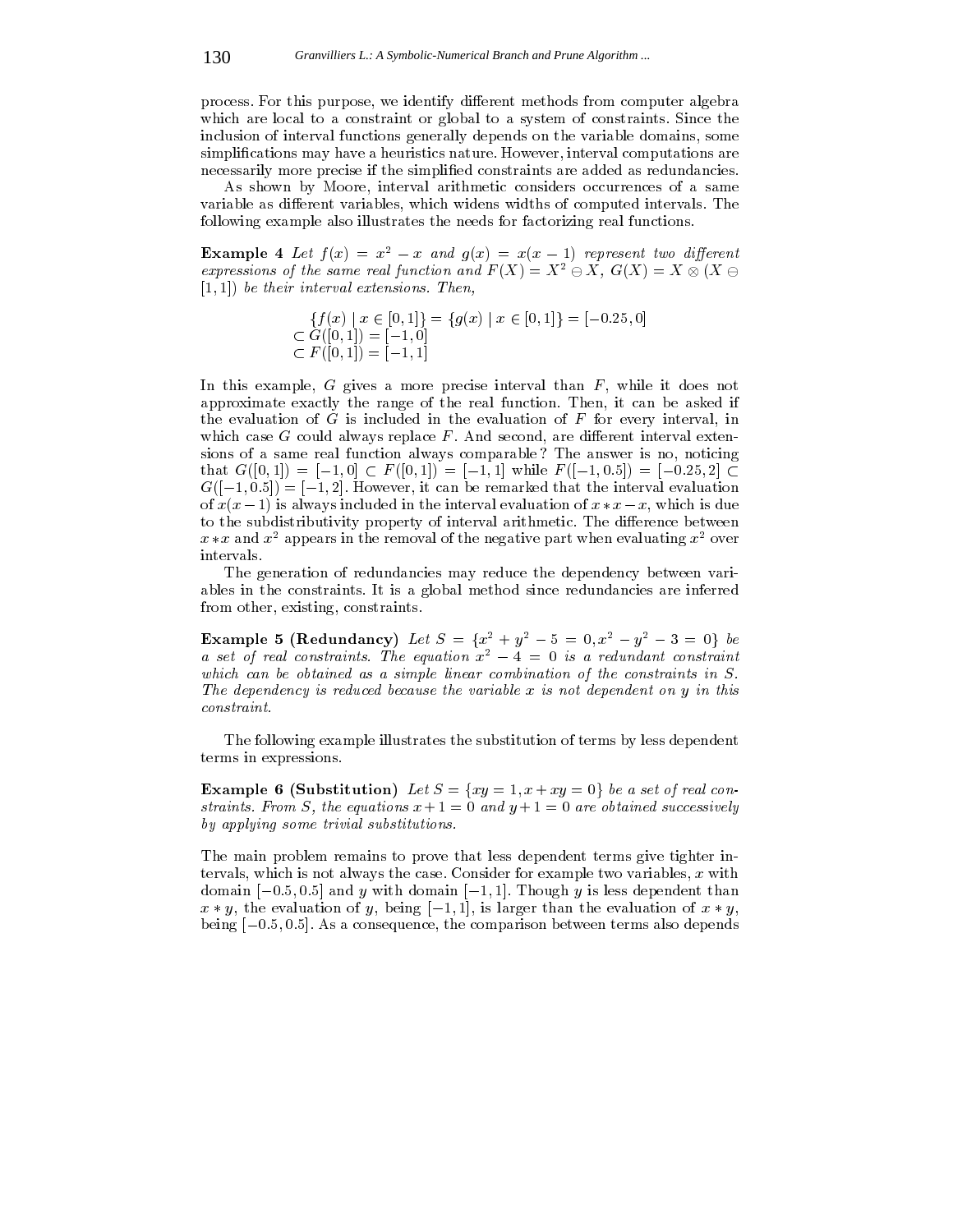on the variables domains. However, if the resulting constraints are added as redundancies, the computed intervals are always tighter, while this may slow down the whole process due to an amount of computations for these constraints.

Classically, branching is done by partitioning the domains of variables. More over, it can be applied on constraints, which reduces the dependency.

**Example 7 (Disjunction)** Let  $S = \{xy = 0, x = y\}$  be a set of real constraints. From  $S$ , it can be generated the atsjunction  $\phi$   $S = \{x = 0, x^2 = y\}$ and  $S'' = \{y = 0, x^2 = y\}$ . The resolution of S is not immediate, which is due to the weak reductions computed with  $x * y = 0$ , while solving S' and S'' is trivial.

Each presented method seems to be useful for reducing the dependency between variables. However, as seen in the experimental results, they cannot always be applied on the initial constraints. Actually, we think that what makes pow erful the symbolic transformations of constraints is the combination of these  $m$ ethods. A particularly emiclent strategy is to factorize the redundancies , ob-  $\,$ tained for example by Gröbner bases computations, and to generate disjunctions of constraints from factorized equations.

### 4 Modelling branch and prune algorithms

Branch and prune algorithms aim at searching solutions of sets of formulae. They are described as an iteration of two steps: from a set of formulae, a pruning step enforces some reductions of the variable domains using local methods, i.e. restricted to a subset of the formulae; these local methods generally being incomplete, a branching step enumerates the domains of variables. In the case of finite domains, the problem in the worst case is NP-hard (when the pruning does not remove any value from the domains, each element of the search space has to be enumerated).

We describe now a generic branch and prune algorithm for processing real constraint systems in terms of constraint narrowing operators and constraint branching operators. Intuitively, pruning is applying closure operators on con straint systems and branching is generating disjunctions of constraint systems.

Due to practical considerations, *i.e.* the handling of disjunctive constraints (see section 5), a constraint system is viewed as a conjunction of disjunctions of constraints.

**Definition 6 (Constraint system)** Let  $A$  be an approximate domain over  $\mathbb{R}$ . A constraint system over A is a pair  $(C, \vec{X})$  where C is the conjunction  $C_1, \ldots;$  $C_m$  and each  $C_l$  is the disjunction of real constraints  $c_{i,1} \cup \ldots \cup c_{i,l_i}$ . A is a jinite Cartesian product over A denoting the domains of the variables appearing in C.

Given an approximate domain A over IR, C( $\omega_{\rm{AB}}$  and set of all the set of all the set of all the set straint systems made from and A. The set of solutions of a constraint system  $S = (\{c_{1,1} \cup \ldots \cup c_{1,l_1}, \ldots, c_{m,1} \cup \ldots \cup c_{m,l_m}\}, \lambda)$ , denoted  $S^{\sim}$ , is obtained by making the union of the relations in each disjunction and intersecting the results for all the disjunctions, that is  $\cup_{i=1}^\infty \cup_{j=1}^{\infty} c_{i,j}$  .

<sup>3</sup> When it is possible.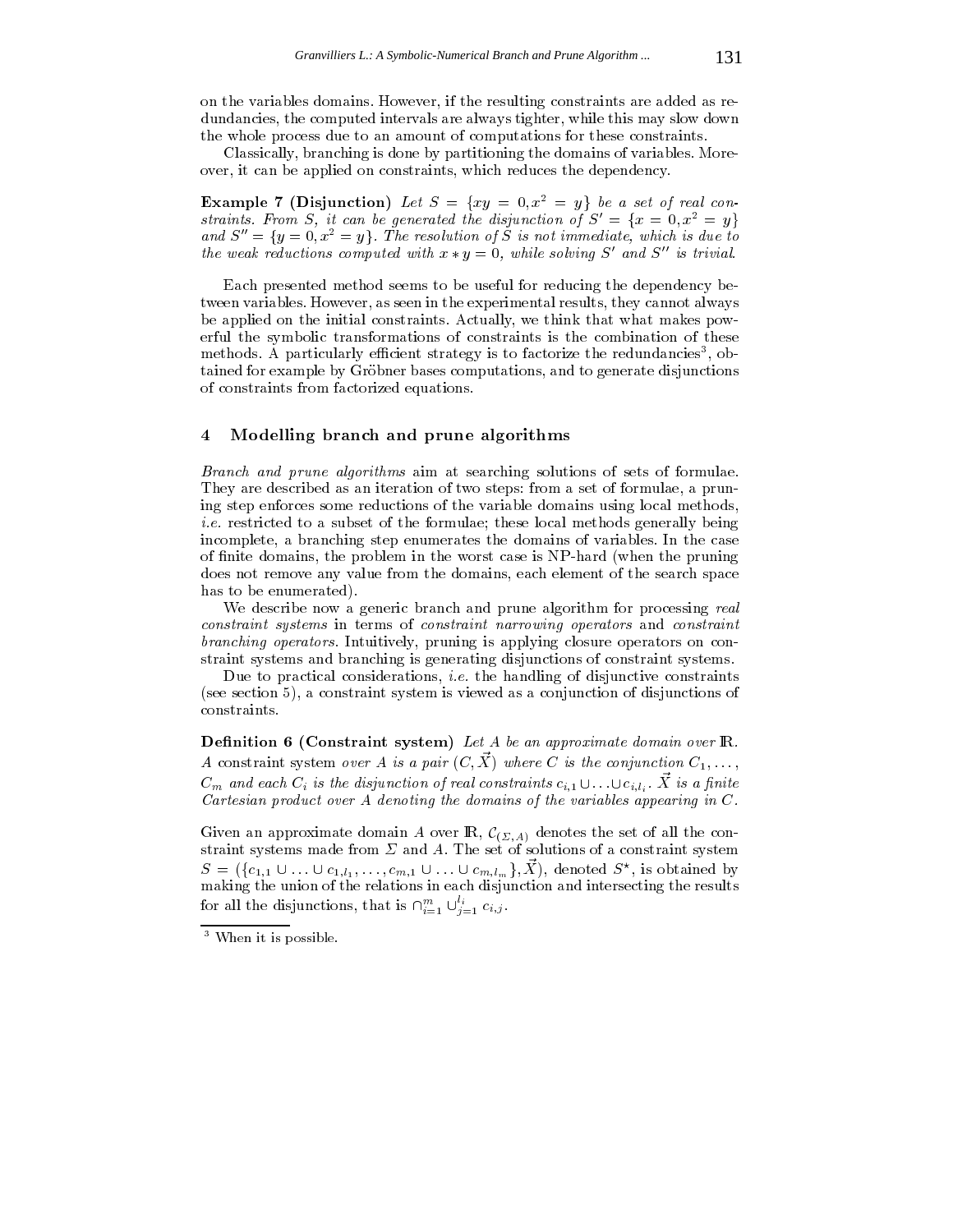Constraint systems are generally ordered with respect to the inclusion of domains. However, we claim that it is important to take the constraint part into account, considering that numerical methods are dependent on the forms of constraints. For example, adding a redundant constraint to a constraint system reduces the search space. We define the relation  $\subseteq$  over  $\mathcal{C}_{(\Sigma,A)}$  to order constraint systems, as an extension of the relation proposed in  $|4|$ . Intuitively,  $c$  and  $c$  -being  $\,$ two relations,  $c \sqcap c$  is included in  $c$  (or  $c$  ) while  $c \cup c$  contains  $c$  (or  $c$  ). More formally,

$$
(\{C_1, \ldots, C_m\}, \vec{X}) \subseteq (\{C'_1, \ldots, C'_p\}, \vec{X'}) \iff
$$
  

$$
\vec{X} \subseteq \vec{X'} \land \forall i \in \{1, \ldots, m\} \exists j \in \{1, \ldots, p\}
$$
  

$$
(\forall k \in \{(j, 1), \ldots, (j, l_j)\} \exists h \in \{(i, 1), \ldots, (i, l_i)\}) \ c_k = c_h
$$

The partially ordered set  $(C_{(\Sigma,A)}, \subseteq)$  is a complete lattice. Given two constraint systems  $S = (C, X)$  and  $S = (C, X)$  over the approximate domain  $A$ , the meet of S and S' is  $(C \cup C', \vec{X} \cap \vec{X'})$  and the join is  $(C \cap C', apx_A(\vec{X} \cup \vec{X'}).$ 

A pruning operation is modeled by *constraint narrowing operators*, which are closure operators over  $(C_{(\Sigma,A)}, \subseteq)$ . A branching step is modeled by *constraint* branching operators which aim at generating disjunctions of constraint systems.

Definition 7 (Constraint narrowing / branching operators) Given a structure  $\Sigma$  and an approximate domain A over  $\mathbb{R}$ , a constraint narrowing operator is a mapping  $N : \mathcal{C}_{(\Sigma,A)} \to \mathcal{C}_{(\Sigma,A)}$  such that

$$
\forall S \in \mathcal{C}_{(\Sigma, A)} : N(S) \subseteq S \qquad (Contractance)
$$
  
\n
$$
\forall S, S' \in \mathcal{C}_{(\Sigma, A)} : S \subseteq S' \Rightarrow N(S) \subseteq N(S') \quad (Monotonicity)
$$
  
\n
$$
\forall S \in \mathcal{C}_{(\Sigma, A)} : N(S)^* = S^* \qquad (Correctness)
$$

A constraint branching operator is a mapping  $B: C_{(\Sigma,A)} \to 2^{\mathcal{C}_{(\Sigma,A)}}$  such that for every  $S, B(S) = \{S_1, \ldots, S_n\}$ , the following properties hold:

$$
\forall i \in \{1, \ldots, n\} : S_i \subseteq S \qquad (Contractance)
$$
  

$$
\cup_{i=1}^{n} S_i^{\star} = S^{\star} (Correctness)
$$

In this model, the resolution of constraint systems is dened as an iteration of applications of constraint narrowing operators and constraint branching operators, until none domain of the generated constraint systems can be further reduced. The result is a union of irreducible domains representing the solutions of the initial constraint system. The implemented methods generally being incomplete, the real solutions are guaranteed to be included in the computed domains while a computed non empty domain may contain no solution. However, the consideration of constraints in the definition of the relation  $\subseteq$  disables the termination of classical algorithms. Then, this problem has to be handled for each practical application. For example, constraint narrowing operators adding an infinity of redundant constraints without ever reducing the domains must be excluded.

A constraint narrowing operator is an abstract description of a constraint solver. Furthermore, a combination of constraint narrowing operators over different approximate domains over IR is still a constraint narrowing operator over the union of the approximate domains (see [4] for more details). This allows to describe constraint solving systems in which several solvers cooperate.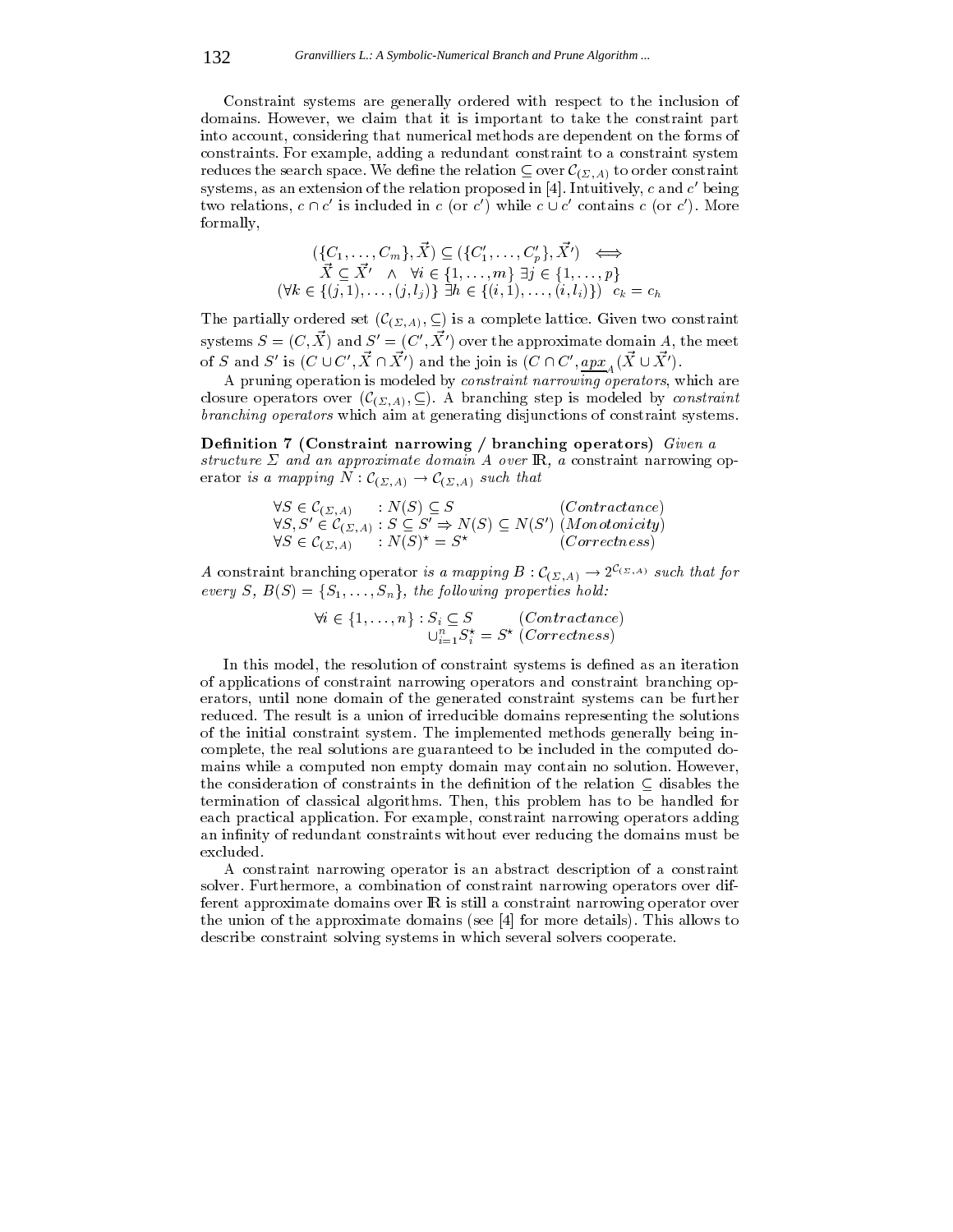### 5 Solving polynomial systems

We propose to combine partial Gröbner bases (section 5.2), factorizations and substitutions (section 5.5), constructive disjunction (section 5.4), branching over domains and constraints (section 5.3) and interval Newton methods (section 5.1) for solving systems of polynomial equations over the reals, embedded in a branch and prune algorithm described in section 5.6.

Since the domains of computations are different, rationals vs. intervals, we need to merge these domains. Let **ID** be the set  $\{ \mathbb{R}, \emptyset, q_1, q_2, \ldots \}$  where the  $q_i$ 's are the rationals. An immediate result is that ID is an approximate domain. It follows that  $\mathbb{D} \cup \mathbb{I}$  is an approximate domain which will be the computational domain of the cooperative system. The inclusion and intersection over  $\mathbb{D} \cup \mathbb{I}$  are the set operations over IR.

### 5.1 Interval Newton methods

Interval Newton methods [32, 2, 35, 7, 14, 18, 39, 22, 27] are numerical algorithms enclosing zeros of functions by intervals. We present here the methods combined in Newton [39]. They are embedded in an iterative algorithm derived from AC-3 [28, 5], computing an approximation over intervals of arc-consistency which is a local consistency notion from Artificial Intelligence. It stops when the domains cannot be further reduced, when they are canonical or smaller than the desired precision.

The first one is based on an extension over intervals of the well-known Newton root finding method over the real numbers. This method has been extended to interval functions (see [32, 19, 2, 18, 27, 35]). Let  $f$  be a real function. Let  $X$ be an interval and suppose that F is the natural interval extension of f,  $F'$  the natural interval extension of  $f'$ , and  $m(X)$  the approximation of the center of X. The Newton interval function is the function:

$$
N(X)=m(X)\ominus(F(m(X))\oslash F^{'}(X))
$$

From this definition, one can design an *interval Newton method* enclosing roots of interval functions. Given an initial interval  $X_0$  and an interval function  $F$ , a sequence of intervals  $X_1, X_2, \ldots, X_n$  is computed using the iteration step  $X_{i+1} =$  $N(X_i) \cap X_i$ .  $X_n$  is either empty, which means that  $X_0$  contains no zero of F, or is a fixed point of  $N$ . If the function  $f$  contains several variables then this method is applied on each projection (by replacing each variable except the one considered by its domain) of F and  $F'$ .

The second method is derived from the mean value form [32] where the function is approximated using a Taylor expansion of order 1 around the center of the domains of the variables. Given  $f(x_1, \dots, x_n)$  a real function,  $F(X_1, \dots, X_n)$  $X_n$ ) its natural interval extension, J a set of intervals  $\{J_1, \dots, J_n\}$  for  $X_1, \dots, X_n$ and  $m_i(J)$  the projection on i of  $m(J)$ , the following equality holds:

$$
F(m(J)) \oplus \sum_{i=1}^n \frac{\partial F}{\partial x_i}(J) \otimes (X_i \ominus m_i(J)) = 0
$$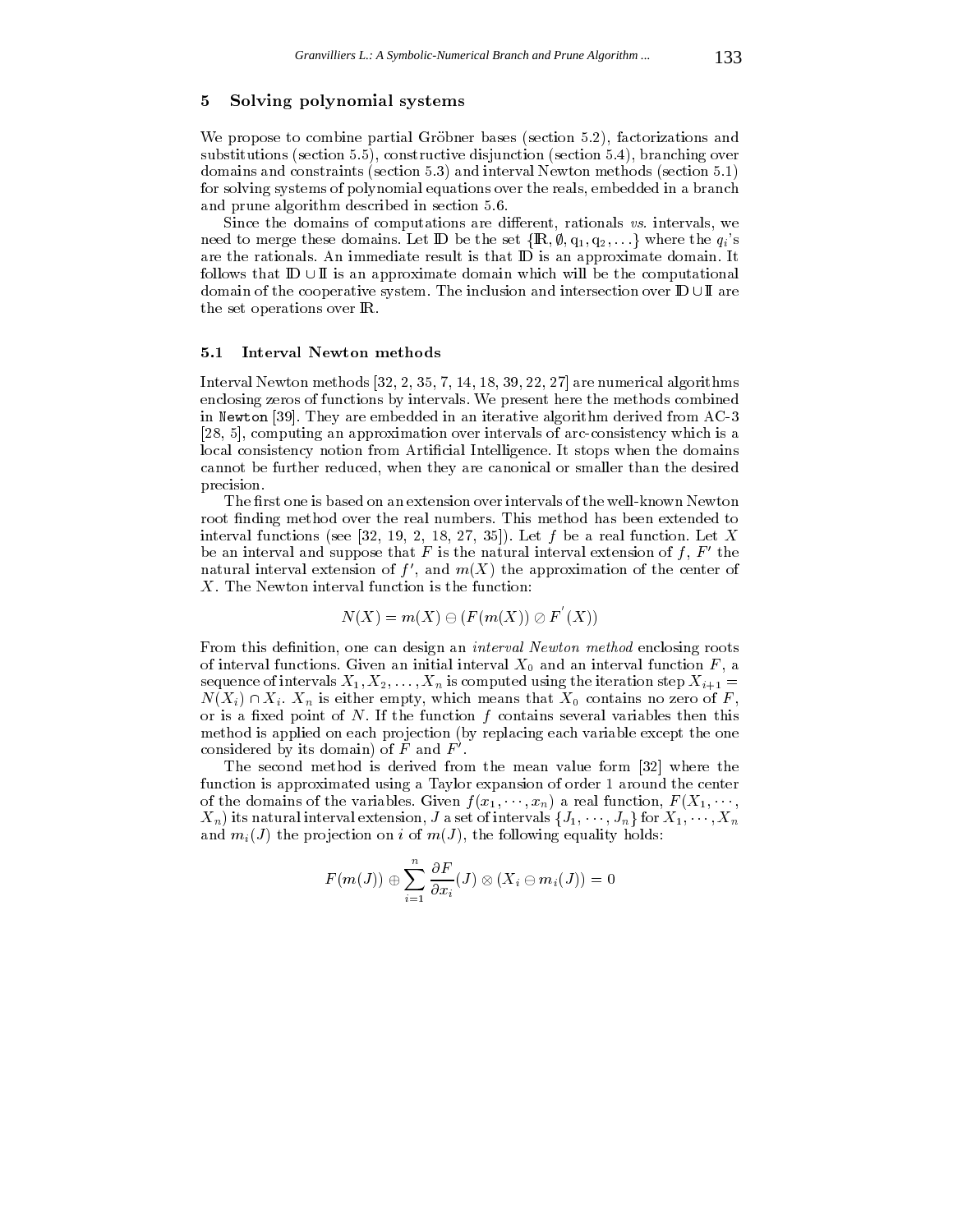If it is projected on the variable  $x_i$ , then the interval for the variable can be expressed as:

$$
X_i = m_i(J) \ominus \frac{1}{\frac{\partial F}{\partial x_i}}[F(m(J)) \oplus \sum_{k=1, k\neq i}^{n} \frac{\partial F}{\partial x_k}(J) \otimes (J_k \ominus m_k(J))]
$$

This expression gives a method to narrow down the interval for  $x_i$  using the Taylor narrowing operator, computing a new interval for  $x_i$  as  $J_i \cap X_i$ .

### 5.2 Partial Gröbner bases

(

Gröbner bases computations [10] are successive computations of S-polynomials (see section 2.3). Benhamou et als [6] proposed to preprocess constraint systems using Gröbner bases to reduce the dependency between variables. They introduced a notion of hierarchy between S-polynomials based on the notion of depth of a S-polynomial.

**Definition 8** Let S be an ordered set of polynomials. The S-sets of S are ordered sets of  $S$ -polynomials computed from  $S$ , and defined as follows:

$$
\begin{cases} S_0 = S \\ S_i = S_{i-1} \cup \{ \overline{S(p,q)}^{S'} \neq 0 \mid p,q \in S_{i-1} \}, & i \ge 1 \end{cases}
$$

where  $\overline{S(p,q)}^{S'}$  is the S-polynomial of p and q reduced with respect to S'. S' is the set of all the polynomials appearing in  $S_i$  before  $S(p,q)$ .  $S_i$  is called the S-set of  $S$  of depth  $i$ .

The computation of S-sets stops when two consecutive S-sets are equals, i.e. none nonzero S-polynomial can be computed, which isguaranteed by the classical termination proofs of Grobner bases computations using the idea that only a finite number of nonzero S-polynomials can be computed. If  $S$  is a set of polynomials and *n* is a natural such that  $S_{n+1} = S_n$ , then  $S_n$  is a Gröbner basis for S.

We give now a basic example of Gröbner bases computations structured by S-sets.

**Example 8** Let  $S = \{x^3 - 2xy, x^2y - 2y^2 + x\}$  be a set of polynomials. The S-sets of S are computed using the reverse lexicographic ordering:

$$
S_0 = \{x^3 - 2xy, x^2y - 2y^2 + x\}
$$
  
\n
$$
S_1 = S_0 \cup \{x^2\}
$$
  
\n
$$
S_2 = S_1 \cup \{2xy, 2y^2 - x\}
$$

 $S_2$  is a Gröbner basis for S. The computation of  $S_1$  adds the trivial equation  $x^2 = 0$ . Then, it is not useful to compute the whole Gröbner basis.

*Notations*: if  $\{q_1,\ldots,q_m\}$  is a S-set of  $\{p_1,\ldots,p_n\}$ ,  $\{q_1 = 0,\ldots,q_m = 0\}$  is also called a S-set of  $\{p_1 = 0,\ldots,p_n = 0\}.$ 

Since the reduction of the dependency between variables does not guarantee more precise interval computations (this is a heuristic), the S-polynomials are added as redundancies in the constraint system.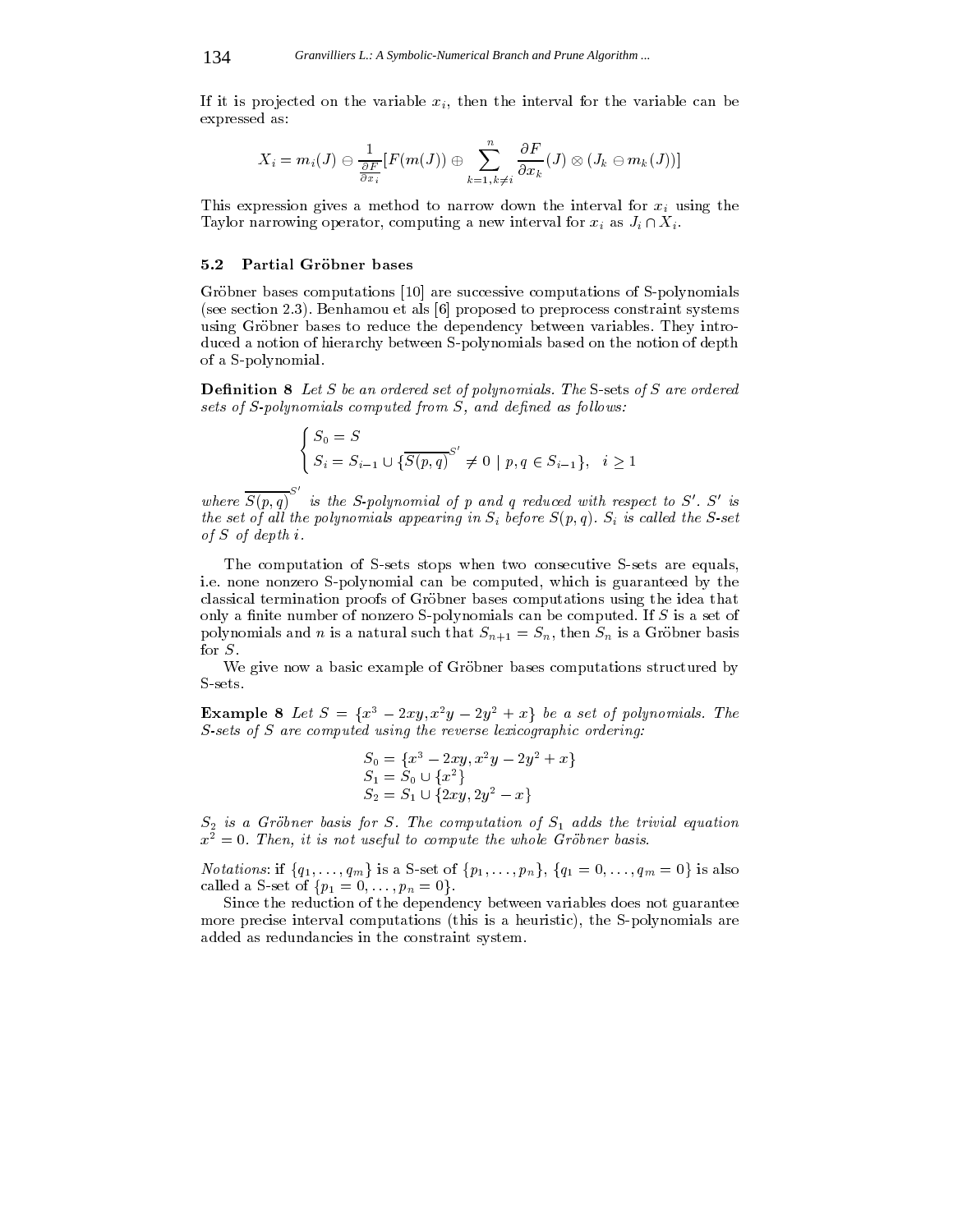### 5.3 Branching

We propose to split the constraint systems over domains and constraints. Given  $j \in \{1, \ldots, n\}$ , the constraint system  $(\mathcal{C} = \{C_1, \ldots, C_m\}, \Lambda)$  where  $C_i = c_{i,1}$ ...  $\cup c_{i,l_i}$  and  $X_j = [l, r]$ :

{ Branching over constraints:

If  $l_i > 1, C_i$  is splitted, which generates for all  $k \in \{1,\ldots,l_i\}$  the disjunction of constraint systems  $(\{C_1,\ldots,C_{i-1},\{c_{i,k}\},C_{i+1},\ldots,C_m\},\vec{X})$ .

 ${\rm -}$  Branching over domains:  $x_0 = \tilde{l}$  and  $x_p = r$  and let  $X_1' = [x_0, x_1], \ldots, X_p' = [x_{p-1}, x_p]$ . Given  $k \in \mathbb{Z}$  $\bigcup_{k} (C, (X_1, \ldots, X_{j-1}, X_k', X_{j+1}, \ldots, X_n))$  is created.

During the resolution, a step of branching over domains always splits the domain of greatest width (the width of a rational is 0 and the width of an interval is the difference of the bounds). In general, the chosen domain, being necessarily an interval, is splitted in two or three equal parts4 .

### 5.4 Constructive disjunction

Constructive disjunction was studied in the CLP community  $[24, 41]$  to efficiently handle disjunctive constraints. The main idea is to infer informations from disjunctive constraints, i.e. reducing the domains of variables, rather than creating a Prolog choice point.

We use a similar idea to handle disjunctive constraints to be processed by interval Newton methods. Given a disjunctive constraint  $c_1 \cup \ldots \cup c_m$  and a box  $\Lambda$ , a new box  $\Lambda$ <sub>i</sub> is computed from  $c_i$  and  $\Lambda$ , for an  $i$  in  $\{1,\ldots,m\}$ . The final computed domain is  $\underline{u p x}_{\text{I} \text{I}}(\Lambda_1 \cup \ldots \cup \Lambda_m)$ .

The motivation is to generate from a constraint  $f * g = 0$  in factorized form the disjunction  $\{f = 0\} \cup \{g = 0\}$ . Intuitively, f and g being less dependent than  $f * g$ , the computed domains from  $f = 0$  and  $g = 0$  are included in the computed domain from  $f * g = 0$ , and so does the approximation of both domains.

#### 5.5 5.5 Factorization and substitution

Substitutions replace expressions in constraints by smaller expressions, in the sense that the interval evaluations become tighter. Our (very basic) approach is to transform constraints in the form  $f(x_1,...,x_n) = q$  where q is a rational, and to replace  $f$  by  $q$  in other constraints. This guarantees that the transformed constraints lead to smaller computed intervals. More formally, let  $(\{\{f(x_1,\ldots,x_n) = q\}, C_2 \ldots, C_m\}, \vec{X})$  be a constraint system. Then, f is replaced by q in all disjunctions of constraints from  $C_2$ ,...,  $C_m$  containing f. In practice, some other cases are tested. For example, from a constraint  $x = y^2$ ,  $x$  is replaced by  $y^-$  in the other constraints sharing  $x$  and  $y$ . This allows to

to Due to an heterogeneous repartition of the floating point numbers, it should be better to split the domains considering the number of the floating point numbers they contain.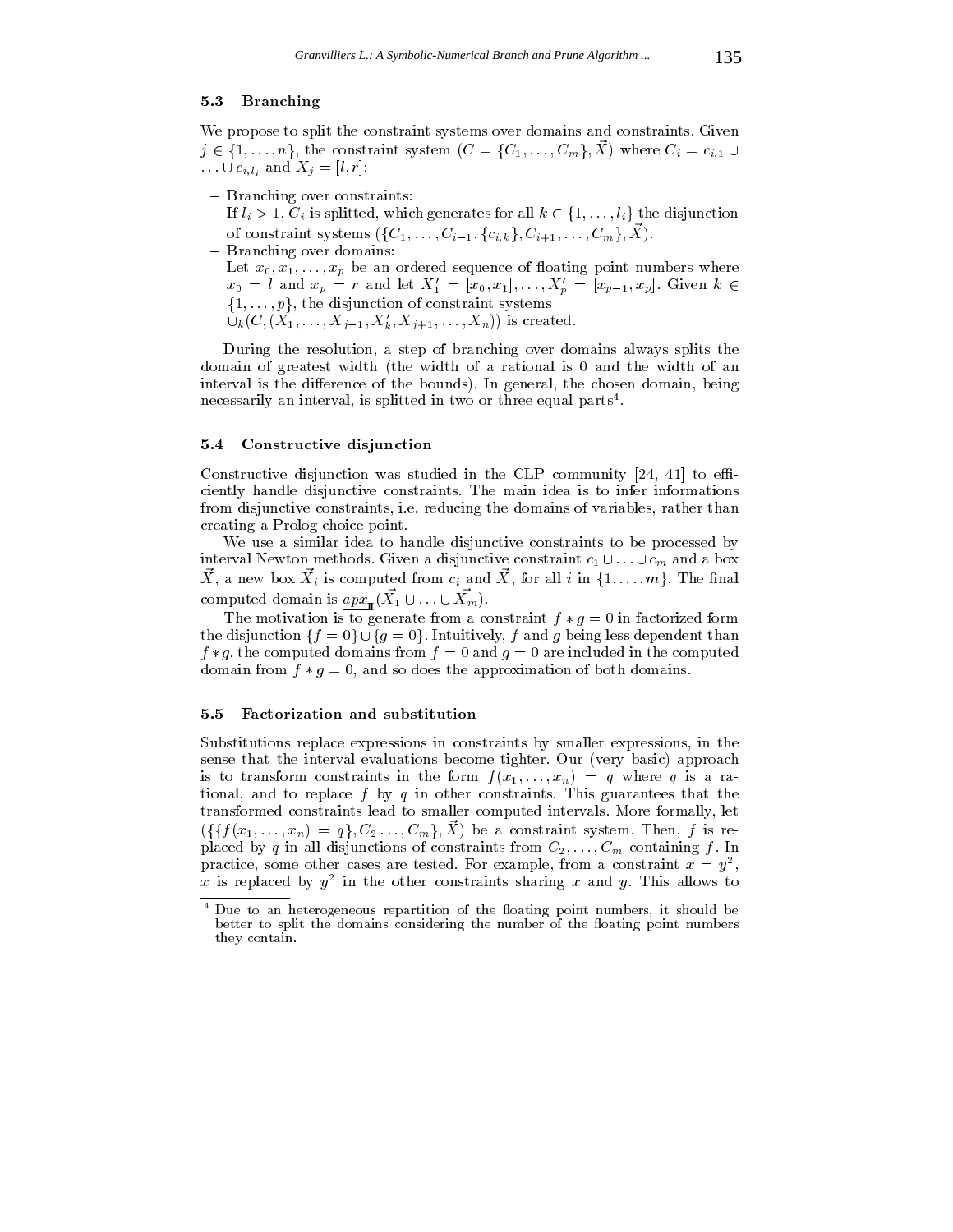decrease the number of variables. We proved in another paper [17] that such transformations reduce the width of the computed intervals.

Factorization is implemented following the subdistributivity property of interval arithmetic which ensures that factorized expressions give more precise interval evaluations. Moreover, even if a constraint cannot be fully factorized, it remains useful to factorize some sub-expressions. It is connected with the concept of constructive disjunction and the generation of disjunctions of con straint systems by splitting the constraints. Actually, a disjunctive constraint is created when a constraint is factorized and is processed by constructive disjunction during interval computations. It is only during a branching step that the disjunctive constraints are splitted for generating several constraint systems. In the implementation, factorizations are computed using the Maple [1] primitive factor.

The following example illustrates these ideas. Let  $S$  be the constraint system  $(3x^2 + xy^2 + 2y^2 + x^2 - x) = 1, x^2 + y^2 = 1, \Lambda$ . The substitution of  $x^2 + y^2$  by 1 in the first equation gives  $x^2 + xy^2 + y^2 - x = 0$  which can be factorized in  $(x - 1)(x + y + x) = 0$ . From this last equation is generated the disjunction of two constraint systems  $S = (\{x = 1, x^2 + y^2 = 1\}, \Lambda)$  and  $S = (\{x^2 + y^2 + x =$  $0, x^2 + y^2 = 1$ ;  $\Lambda$ ). The substitution of x by 1 in S gives  $y^2 = 1$ . Then, the solutions of S' are derived immediately. The substitution of  $x^2 + y^2$  by 1 in S'' gives  $x = -1$ . The substitution of x by  $-1$  in the second equation gives  $y^2 = 0$ . Then, the solution of  $S''$  is trivially computed.

### 5.6 Cooperative algorithm

We implement a branch and prune algorithm for solving systems of polynomial equations. The branching step is essentially described in the section 5.3. A branching over constraints is always preferred. The pruning step is achieved by a cooperation of the techniques presented in the precedent sections. We describe the strategy which guides the pruning step.

Let  $S_0 = (C_0, X)$  be a constraint system. The pruning or  $S_0$  is implemented by the next fth steps, in the following order:

- 1.  $S_0$  is simplified as much as possible applying substitutions. This generates the new system  $D_1 = (C_1, X)$ .
- 2. Let  $d$  be a fixed integer and  $E$  be the set of equations from  $S_1$  not appearing in a disjunction. The S-set  $E'$  of depth d of E is computed. This creates the new system  $S_2 = (C_2 = C_1 \cup E_1, \Lambda).$
- 3. The trivial equations of the form  $x_i = q$  not appearing in disjunctions are removed after setting the domain of  $x_i$  to  $X_i \cap q$ . If a domain is empty then the process stops, otherwise the system  $S_3 = (C_3, \vec{X}')$  is derived.
- 4. Factorizations are enforced. From each constraint  $c$  of  $C_3$  being factorized in  $p_1 * \cdots * p_n = 0$ , the disjunction  $\{p_1 = 0\} \cup \ldots \cup \{p_n = 0\}$  is created. This generates the system  $S_4 = (C_4, \vec{X}')$ .
- 5. Interval Newton methods combined with constructive disjunction process each disjunctive constraint in  $C_4$ , until reaching a stable state.

The algorithm stops when the domains of each generated constraint systems cannot be further reduced or are smaller than the desired precision.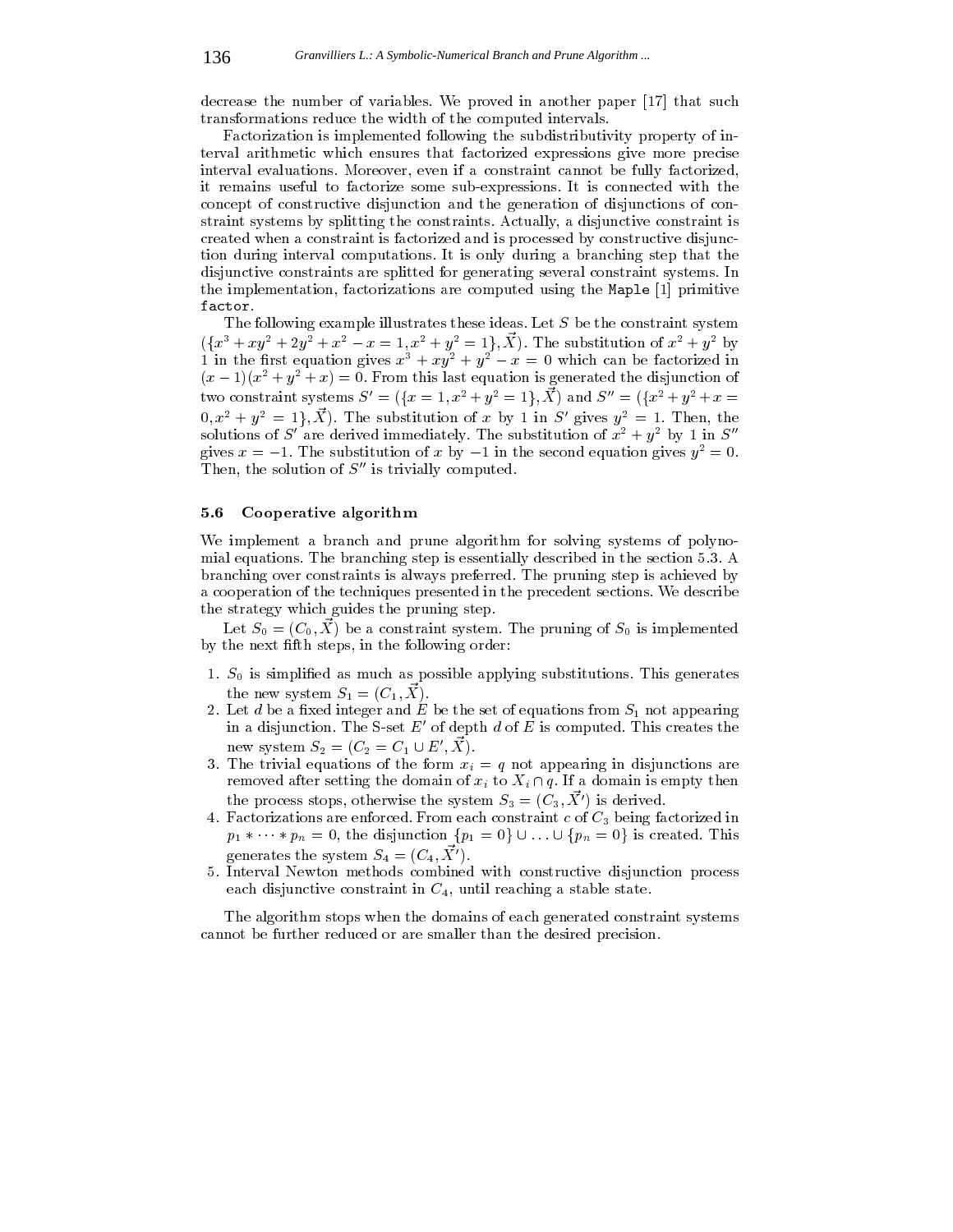|                      | Parameters       |                  |                | <b>Branching</b> |                | Computation time |          |                            |          |                  |
|----------------------|------------------|------------------|----------------|------------------|----------------|------------------|----------|----------------------------|----------|------------------|
|                      | $\boldsymbol{n}$ | $\boldsymbol{v}$ | $\mathcal{S}$  | Cstr             | Int            | $t_S$            | $t_I$    | $t_S + t_I  t_{I-S}  gain$ |          |                  |
| parabola             | $\overline{2}$   | $\overline{2}$   | $\overline{2}$ | 2                | $\overline{0}$ | 0.01             | $\Omega$ | 0.01                       | 0.10     | 10               |
| Morgan               | $\overline{4}$   | $\overline{4}$   | $\overline{2}$ | $\mathbf{1}$     | 1              | $0.04$ 0.17      |          | 0.21                       | 7.80     | $\overline{37}$  |
| Griewank             | $\overline{2}$   | $\overline{2}$   | $\mathbf{1}$   | 1                | $\Omega$       | 0.02             | $\Omega$ | 0.02                       | 3.84     | 192              |
| cubic                | $\overline{2}$   | $\overline{2}$   | 3              | $\overline{0}$   | $\overline{2}$ | $0.01$ $ 0.05$   |          | 0.06                       | 0.12     | $\overline{2}$   |
| chemistry            | 4                | 4                | $\mathbf{1}$   | $\overline{0}$   | $\overline{0}$ | 0.34 0.25        |          | 0.59                       | 0.95     | 1.6              |
| kinematics           | $\overline{8}$   | 8                | 16             | 1                | 14             | $0.02$ 4.10      |          | 4.12                       | 13.72    | 3                |
| $high-deg$           | 3                | 3                | 12             | $\overline{6}$   | 8              | 0.36 0.42        |          | 0.78                       | 10.40    | 13               |
| Powell               | $\overline{4}$   | $\overline{4}$   | 1              | 1                | $\overline{0}$ | 0.02             | $\Omega$ | 0.02                       | 0.33     | 16               |
| <i>Brown</i>         | 5                | 5                | $\overline{2}$ | $\overline{0}$   | 1              | $0.04$ 0.19      |          | 0.23                       | $\infty$ |                  |
| Eiger                | $\overline{4}$   | $\overline{4}$   | $\overline{2}$ | $\overline{0}$   | $\mathbf{1}$   | $0.02$ $0.15$    |          | 0.17                       | 0.34     | $\overline{2}$   |
| Kearfott             | 9                | 9                | $\overline{2}$ | $\overline{2}$   | $\Omega$       | $0.02$ $0.17$    |          | 0.19                       | 0.42     | $\overline{2}$   |
| geometric            | $\overline{2}$   | $\overline{2}$   | $\overline{2}$ | $\overline{0}$   | 1              | $0.06 \,   0.23$ |          | 0.29                       | 0.50     | $\overline{2}$   |
| cyclohexane          | 3                | 3                | 16             | $\overline{0}$   | 15             | $0.55$ 2.94      |          | $\overline{3.49}$          | 8.35     | 2.4              |
| $cyclic_3$           | 3                | 3                | $\overline{2}$ | $\overline{0}$   | 1              | $0.01$   $0.10$  |          | 0.11                       | $\infty$ |                  |
| $cyclic_4$           | $\overline{4}$   | 4                | $\overline{4}$ | $\overline{0}$   | 7              | 0.16 0.97        |          | 1.13                       | $\infty$ | ↗                |
| Cox                  | 3                | 3                | 5              | $\overline{2}$   | 8              | $0.02$ 0.24      |          | 0.26                       | $\infty$ |                  |
| $\it Geisow$         | $\overline{2}$   | $\overline{2}$   | 3              | $\overline{2}$   | 1              | $0.09\, 0.30$    |          | 0.39                       | 1.70     | $\overline{4}$   |
| piano                | 9                | 9                | 1              | 1                | $\overline{0}$ | $0.01$ 0.51      |          | 0.52                       | 0.68     | $\overline{1.3}$ |
| $\overline{Cz}$ apor | 3                | 3                | $\overline{2}$ | $\overline{0}$   | 3              | $0.13$ 0.40      |          | 0.53                       | 5.44     | 10               |
| Winkler              | 3                | 3                | $\overline{2}$ | $\overline{0}$   | 1              | 0.09 0.44        |          | 0.53                       | 2.51     | $\overline{5}$   |
| eco <sub>4</sub>     | $\overline{4}$   | $\overline{4}$   | 1              | 1                | 1              | $0.02 \, 10.05$  |          | 0.07                       | 1.10     | 15               |
| eco <sub>5</sub>     | 5                | 5                | $\overline{4}$ | 1                | 9              | 0.75 0.88        |          | 1.65                       | $\infty$ |                  |
| neuro <sub>1</sub>   | 6                | 6                | $\overline{8}$ | $\overline{8}$   | $\Omega$       | 0.15             | $\Omega$ | 0.15                       | $\infty$ |                  |
| neuro <sub>2</sub>   | 6                | 6                | 8              | $\overline{0}$   | 13             | 0.47             | 1.36     | 1.83                       | $\infty$ |                  |
| combustion           | 10               | 10               | $\overline{4}$ | $\overline{2}$   | 92             | 0.02             | 9.88     | 9.90                       | 5.74     | 0.6              |
| $interval_1$         | 10               | 10               | $\mathbf{1}$   | $\Omega$         | $\Omega$       | 4.26             | 1.02     | 5.28                       | 0.66     | 0.1              |
| bi furcation         | 3                | 3                | 4              | $\overline{0}$   | 88             | 10.35 1.32       |          | 11.67                      | 1.09     | 0.1              |

Table 1: Experimental results.

### 6 Experimental results

We have implemented in the <sup>C</sup> language a prototype for solving non-linear polynomial equations, called Cosinus. The library Gnu-Multi-Precision [16] implements the computations over the rational numbers. Maple [1] implements the factorizations. The solver is tested on various examples extracted from [21, 34, 25, 42, 8, 13, 9, 33, 30, 43, 39] (see appendix A for their descriptions).

### 6.1 Computational results

The table 1 presents the computational results of Cosinus on the benchmarks. For each benchmark named in the first column, the labels of the other columns mean: *n* is the number of constraints in the system  $-v$  the number of variables  $$ s the number of solutions  ${{\it Cstr}}$  the number of branching over constraints  ${{\it I}}nt$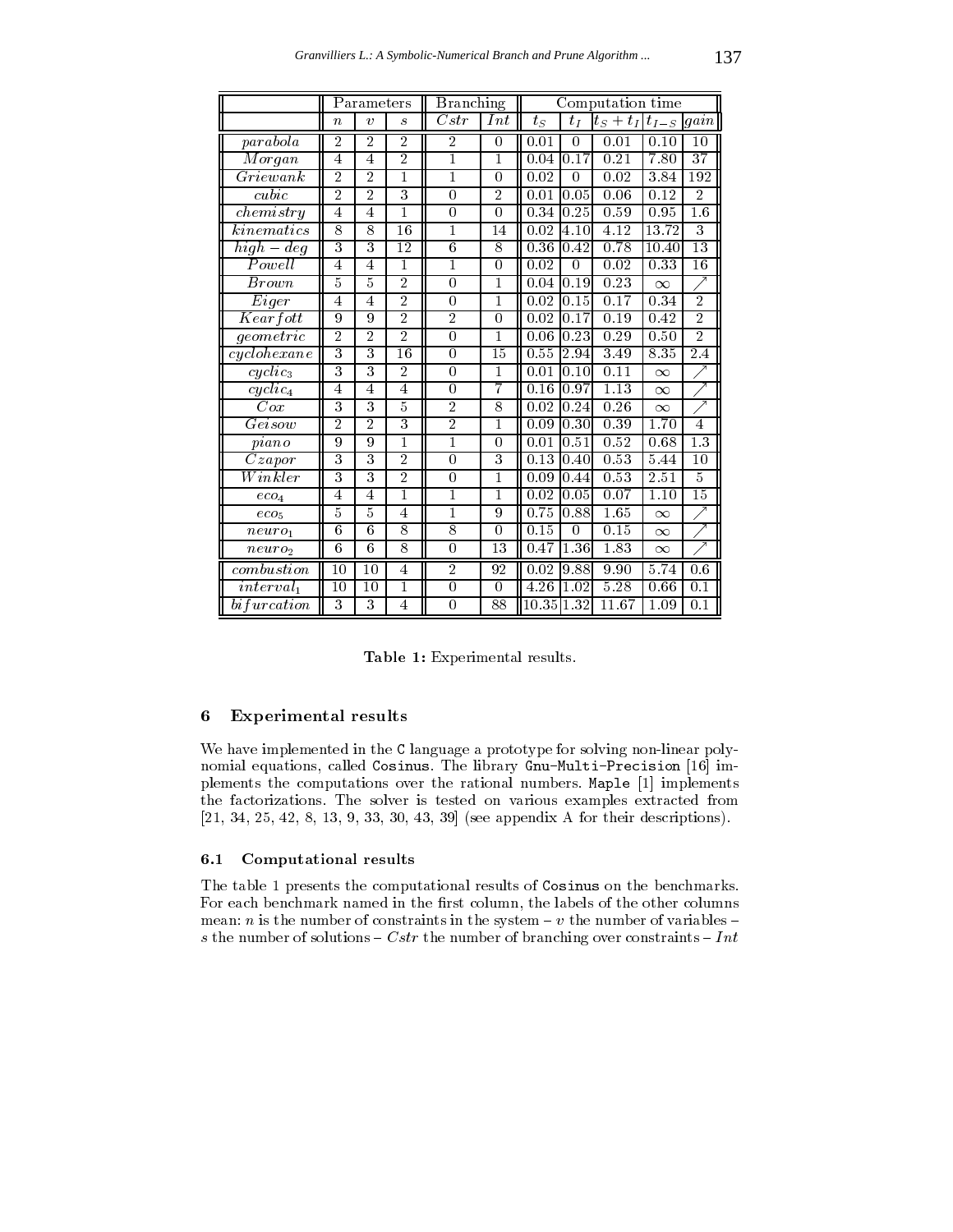the number of branching over domains  $-t<sub>S</sub>$  the computation time of symbolic methods  $-t_I$  the computation time of interval methods  $-t_S+t_I$  the sum of  $t_S$  and  $t_I - t_{I-S}$  the computation time when symbolic transformations are disconnected  $-gain$  the ratio between  $t_{I-S}$  and  $t_S + t_I$ .

The tests were done on a Sun Sparc 4 (110 Mhz) and the precision is  $10^{-12}$ (the width of the computed intervals must be less than  $10^{-12}$ ). The branching over domains splits the greatest domain in two equal parts with respect to the Haussdorf metric. A " $\infty$ " in a cell of the table indicates that the computation time takes more than one hour. A " $\nearrow$ " means that the ratio between  $t_{I-S}$  and  $t_S + t_I$  is rather large when  $t_{I-S} = \infty$ .

### 6.2 Positive examples of problem solving

In this section, we describe the solving processes for some benchmarks which take advantage of symbolically transforming the initial constraints.

### 6.2.1 Factorizations and disjunctions

Let  $S = (\{1.8125z_1^2 - 2z_1z_2 = 0, z_2 = z_1^2\}, X)$  be a constraint system where  $\Lambda$  = ( $[-10^\circ, +10^\circ]$ , $[-10^\circ, +10^\circ]$ ) (referred as Griewank in the table 1). The variable  $z_1$  is factorized in the first equation. A branching step on constraints generates the disjunction:

$$
S' = (\{z_1 = 0, z_2 = z_1^2\}, \vec{X}) \cup S'' = (\{1.8125z_1^2 - 2z_2 = 0, z_2 = z_1^2\}, \vec{X})
$$

In the second equation of  $S'$ ,  $z_1$  is replaced by 0 which gives  $z_2 = 0$ . In the first equation of  $S_1$ ,  $z_2$  is replaced by  $z_1^-$  which gives  $-0.1875z_1^2 = 0$  and then  $z_1 = 0$ . The second equation is then transformed in  $z_2 = 0$ . Finally, the solution  $(0, 0)$  is symbolically derived in  $0.02s$ .

Actually, the solution is singular and interval Newton methods are very inefficient for this kind of problem, and thus must operate on another expression of the system.

#### 6.2.2 Gröbner bases

Let S be the constraint system (referred as  $neuro<sub>2</sub>$  in the table 1):

$$
S = \begin{cases} x_5 x_3^3 + x_6 x_4^3 & = 3\\ x_5 x_1^3 + x_6 x_2^3 & = 2\\ x_1^2 + x_3^2 & = 1\\ x_2^2 + x_4^2 & = 1\\ x_5 x_1 x_3^2 + x_6 x_4^2 x_2 & = 1\\ x_5 x_1^2 x_3 + x_6 x_2^2 x_4 & = -1 \end{cases} \quad P = \begin{cases} x_1^4 - \frac{2183}{2738} x_1^2 + \frac{37}{2738} & = 0\\ x_5 x_1^3 - \frac{16}{17} x_5 x_1 + \frac{7}{17} & = 0\\ x_5 x_2^2 x_1 - x_5 x_1^3 - 3x_2^2 + 2 & = 0\\ x_6 x_2 + x_5 \cdot x_1 - 3 & = 0 \end{cases} \quad \text{and} \quad P = \begin{cases} x_1^4 - \frac{2183}{2738} x_1^2 + \frac{37}{2738} & = 0\\ x_5 x_1^2 - \frac{16}{17} x_5 x_1 + \frac{7}{17} & = 0\\ x_5 x_2^2 x_1 - x_5 x_1^3 - 3x_2^2 + 2 & = 0\\ x_6 x_2 + x_5 \cdot x_1 - 3 & = 0 \end{cases}
$$

S-set computations allow to generate the set of polynomial equations P in triangular form. Interval Newton methods are particularly efficient on  $S \cup P$ . In fact, the solutions for  $x_1$  are computed first using the redundant equation over  $x_1$ , then the solutions for  $x_2 \ldots$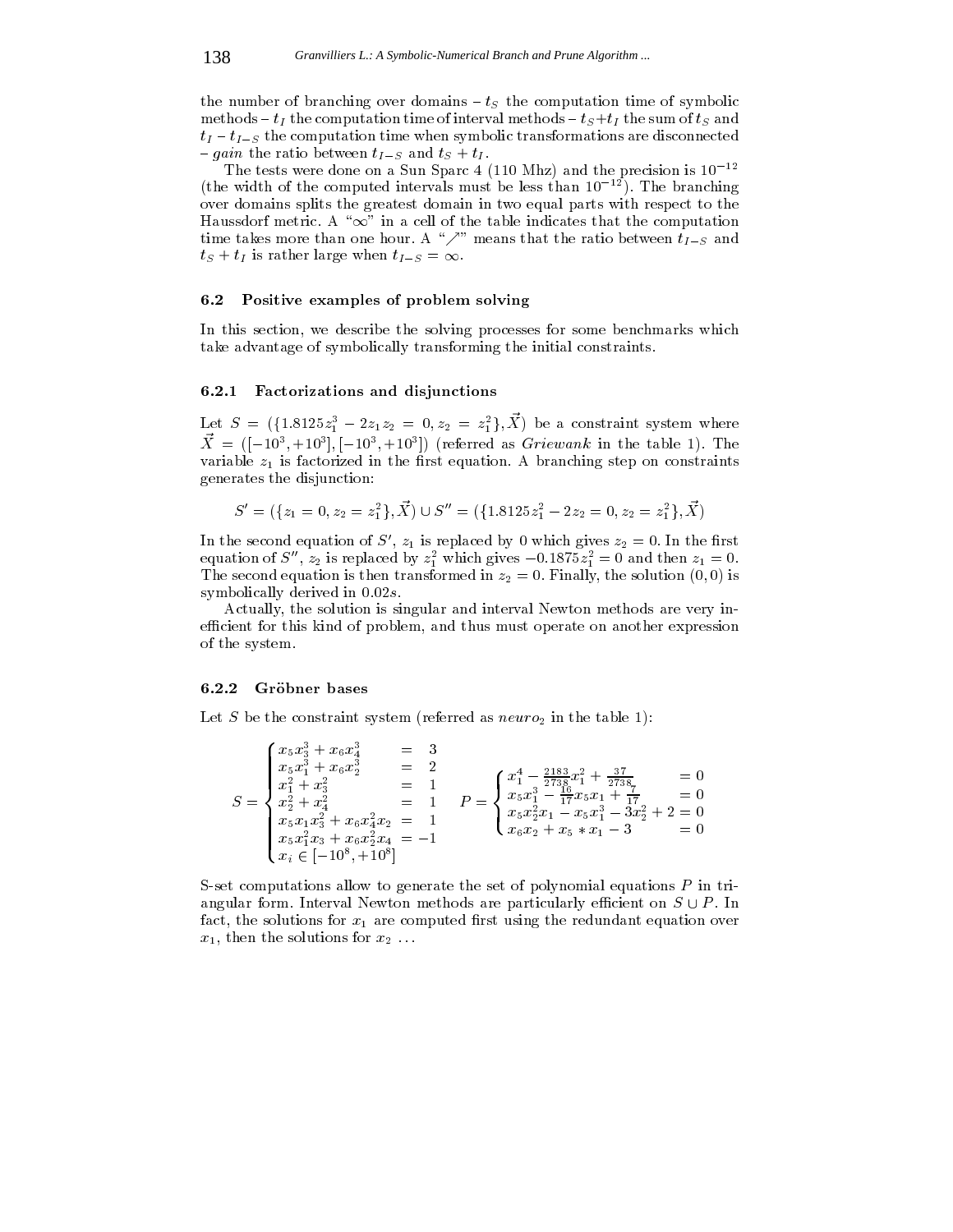### 6.2.3 Gröbner bases, factorizations and disjunctions

The initial equations cannot often be factorized. However, this is not the case for some redundancies from Gröbner bases if they have some rational roots. We describe the resolution of the Cox benchmark containing the equations:

$$
\begin{cases}\nx + y + z^2 = 1 \\
x + y^2 + z = 1 \\
x^2 + y + z = 1\n\end{cases}
$$

The computed S-set contains the two polynomial equations:

$$
\begin{cases} z^6 - 4z^4 + 4z^3 - z^2 = 0\\ y^2 - y - z^2 + z = 0 \end{cases}
$$

The intst one is factorized in  $z^-(z^- = 4z^- + 4z^- - 1)$  and the following disjunction is generated:

$$
S_1 = \begin{cases} x+y+z^2 = 1 \\ x+y^2+z = 1 \\ x^2+y+z = 1 \\ y^2-y-z^2+z = 0 \end{cases} \quad \bigcup \quad S_2 = \begin{cases} x+y+z^2 = 1 \\ x+y^2+z = 1 \\ x^2+y+z = 1 \\ z^4-4z^2+4z = 1 \end{cases}
$$

In  $S_1$ , the domain of z becomes 0 and then z is replaced in the constraints by 0. The equation  $y^2 - y = 0$  is factorized in  $y(y - 1) = 0$ . This allows to generate the disjunction:

$$
S_1' = \begin{cases} x+y=1 \\ x+y^2=1 \\ x^2+y=1 \\ z=0 \end{cases} \quad \bigcup \quad S_2' = \begin{cases} x+y=1 \\ x+y^2=1 \\ x^2+y=1 \\ z=0 \end{cases}
$$

The same operations on  $S_1'$  and  $S_2'$  lead to symbolically compute the solutions  $(1, 0, 0)$  from  $S_1$  and  $(0, 1, 0)$  from  $S_2$ . Finally,  $S_2$  is solved by interval Newton methods which compute the approximations of the solutions of the solutions  $(1, 1, 1)$  $\sqrt{2}, -1-\sqrt{2}, -1-\sqrt{2}$ ,  $(-1+\sqrt{2}, -1+\sqrt{2}, -1+\sqrt{2})$ ,  $(0, 0, 1)$  (the boxes containing these solutions).

### 6.3 Negative examples

In this section, we present some examples for which the symbolic transformations slow down the whole process.

### 6.3.1 High convergence of interval methods

The benchmark interval<sub>1</sub> is composed of a set of ten non-linear equations over ten variables, and have a complex syntax. However, interval Newton methods efficiently operate on them and the only solution is computed in about half a second. Then, even if some good redundancies are computed in Gröbner bases (this is not the case), the whole computation time would not be greatly improved.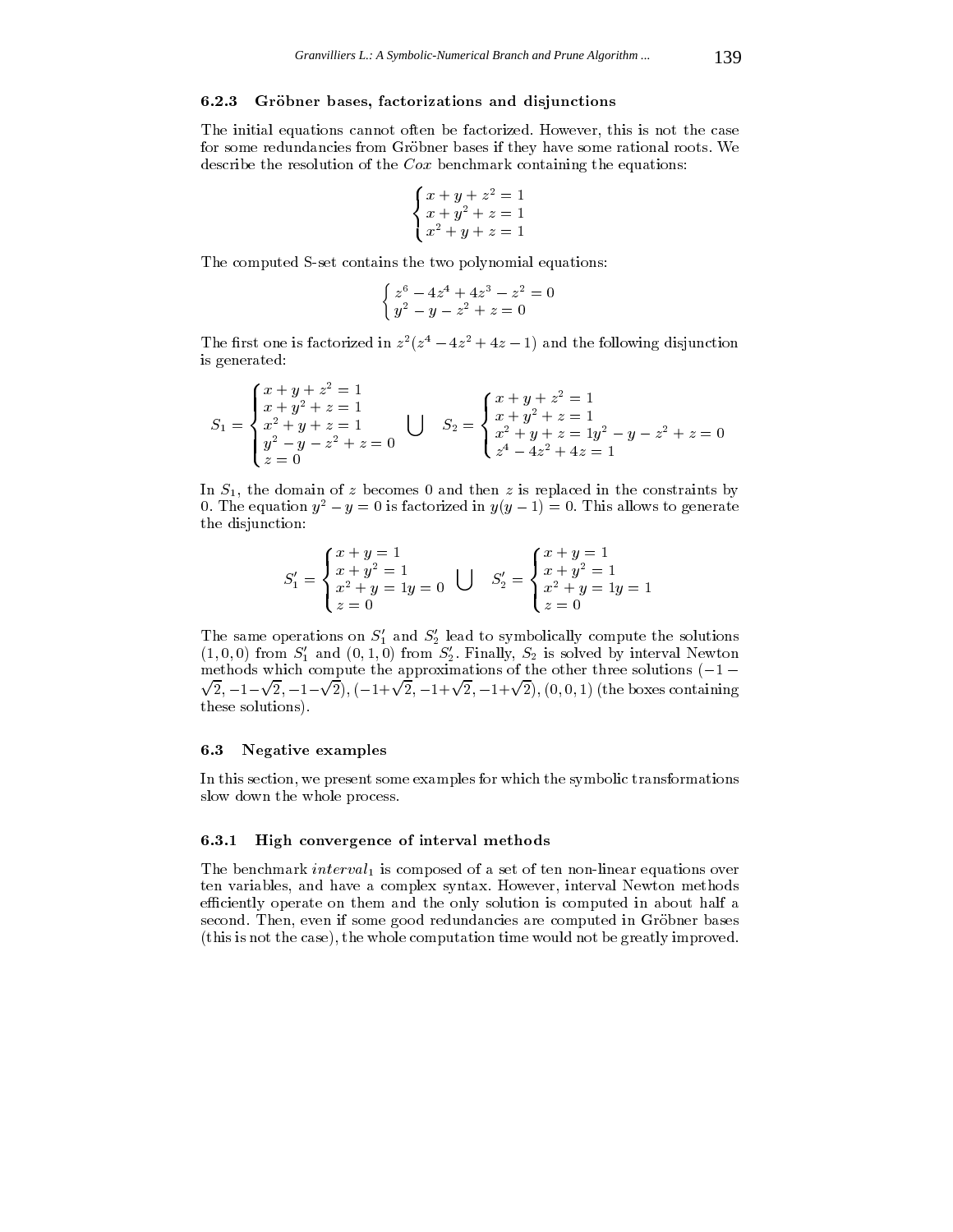### 6.3.2 Slow convergence of symbolic methods

The benchmark bif urcation consists in three equations over three variables and is solved by interval methods in 1.09s. The Gröbner basis of the three polynomials with respect to the lexicographic ordering contains an univariate polynomial  $\alpha_8 z$  +  $\alpha_7 z$  +  $\alpha_6 z$  +  $\alpha_5 z$  +  $\alpha_4 z$  +  $\alpha_3 z$  +  $\alpha_2 z$  +  $\alpha_1 z$  +  $\alpha_0$  over which interval Newton is very efficient. However, the computation of the Gröbner basis takes more than  $1.09s$  and then is useless. Actually, the rational coefficients of the Spolynomials become very large and their handling slows down the computation. For example:

|  | 41121004731883258983258747921732678836438053791641108480                          |
|--|-----------------------------------------------------------------------------------|
|  | $\alpha_3 =$ $\frac{1}{2}$<br>103568706741101039995381188457060198437134092773759 |

### 6.3.3 Complexity of redundancies

The benchmark *combustion* is a chemistry problem described by a set of nonlinear equations. It is immediate to obtain an univariate equation in  $x_4$  from  $x_4 + 2x_7 = 10$  and 0.7816278.10  $x_7 = x_4$  by replacing  $x_7$  by (10  $x_7 = x_4$ )/2 in the second one. Then, this equation is factorized and a disjunction of two systems is generated, each one containing two solutions. Such a (simple) transformation leads to an improvement of the computation time (about 1.2s instead of 5.74s). However, the implemented strategy of the cooperative algorithm imposes to compute a S-set of fixed (by hand) depth. Unfortunately, none simple (in the sense it is efficiently handled by interval methods) redundancy is computed and the total computation time becomes 9:90s.

### 6.4 Discussion

We identify several reasons which make the cooperation of symbolic and nu merical algorithms inefficient. The redundant equations from S-sets may not improve the convergence of interval methods, due to a fast convergence with initial systems or to the S-polynomials complexity (great number of variables or occurrences of variables ...). Furthermore, it may be hard to compute some interesting S-polynomials and the computation time of S-sets may become too large with respect to the computation time of interval methods. Finally, the strategy in the cooperative algorithm is not flexible enough. The *combustion* problem needs for the application of factorizations and disjunctions while Gröbner bases slow down the process.

To remedy to such problems, we plan to study a data-parallel approach of our algorithm together with some flexible, dynamic, cooperation strategies. An immediate, trivial strategy will be to process interval and symbolic methods over two different processors. In this framework, the symbolic algorithm will stop the interval solving process when some "interesting" redundancies are computed. For this purpose, some criteria to decide if a constraint is \interesting" need to be defined. Then, a synchronisation will operate and the constraints to be processed by interval methods will be modied with respect to the added redundancies. Finally, what is needed is some criteria to stop the computations during a pruning step, before applying a branching.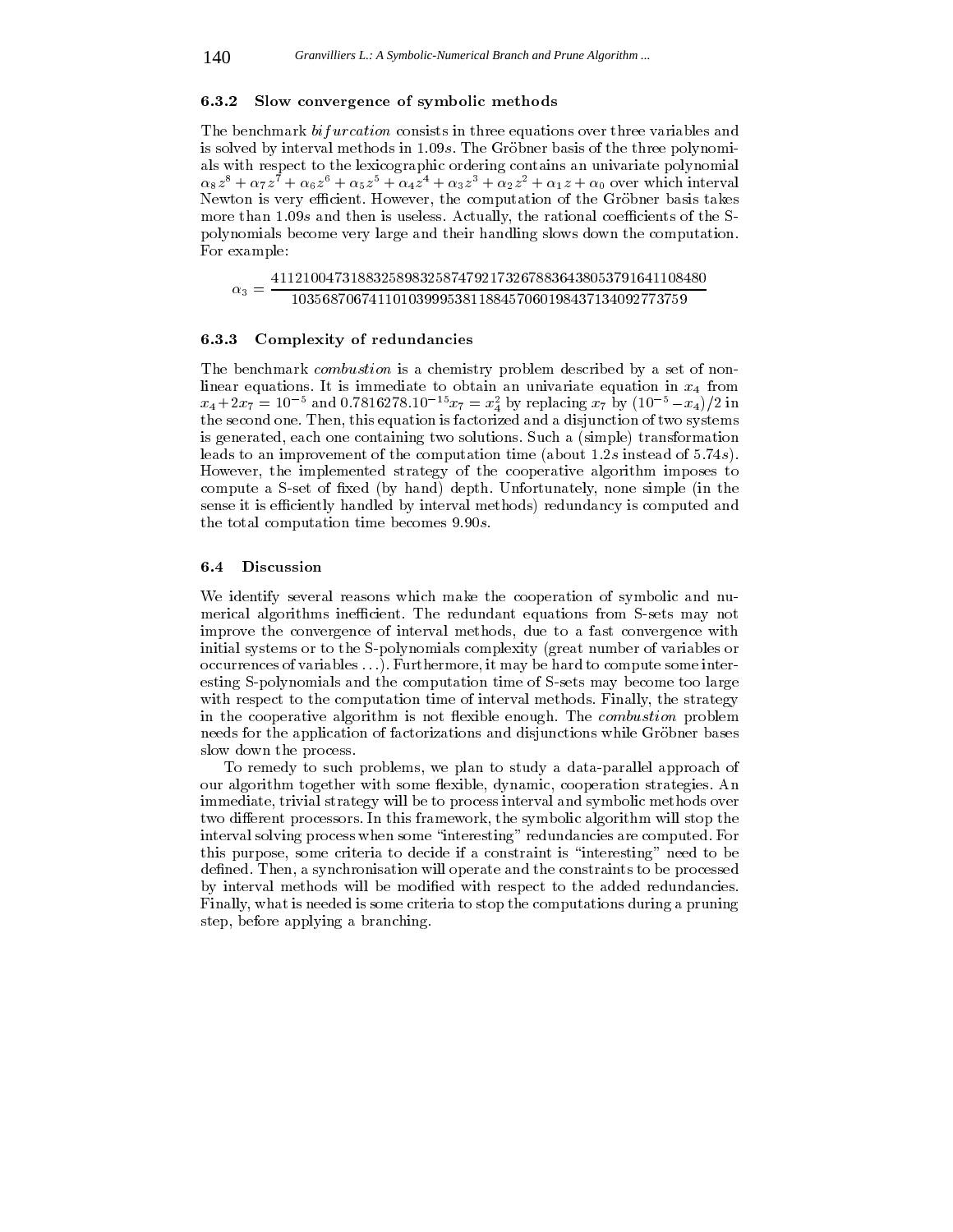Another approach is to treat conjunctions (and-parallelism in the literature) and disjunctions (or-parallelism) in data-parallel mode. We will study the dynamic interaction between the amount of parallelism generated in this manner and the cost of the load-balancing required to maintain proportional speedups. Particular attention will be given to the BSP (bulk-synchronous parallel) costprediction formulas as dynamic indicators for steering data-parallel solver cooperation.

### 7 Conclusion and future work

We have presented a branch and prune algorithm for solving polynomial systems, implementing symbolic and numerical pruning and branching. In particular, factorizations, substitutions and partial Grobner bases enforce simplications of systems while interval Newton methods reduce the domains of variables. Experimental results show that interval Newton methods generally benefit from the symbolic transformations of constraint systems.

Except what we argue in the above discussion, our future work will take other directions. Interval Newton methods are particularly efficient when Jacobian matrices are diagonally dominant. However, matrices become non square due to the computation of redundancies, which disables preconditionning algorithms that we are aware of. This problem has to be studied. Our Gröbner bases algorithm can be improved by implementing other computation strategies (for example the sugar cube [15] strategy). Another approach is to compute Gröbner bases dealing with uncertain data and one may explore Gröbner bases computations for systems of polynomials having interval coefficients. The theory of singularity from computer algebra constantly deals with systems leading to troubles of classical methods. It can inspire another way to simplify polynomial systems. Finally, we plan to experiment some strategies of branching over continuous domains, referred as heuristics on variable ordering for finite domains from the Artificial Intelligence community.

### Acknowledgements

We are grateful to Deepak Kapur who gave us the novel ideas about substitutions, factorizations and disjunctions. We are indebted to Frederic Benhamou, Gerard Ferrand and Gaetan Hains for numerous discussions and their continuous help during this work, and the anonymous referees for their comments.

### References

- 1. M. Abell and J. Braselton. The Maple V Handbook. Academic Press, 1994.
- 2. G. Alefeld and J. Herzberger. Introduction to Interval Computations. Academic Press, 1983.
- 3. G. Alefeld and R. Lohner. On Higher Order Centered Forms. Computing, 35:177-184, 1985.
- 4. F. Benhamou. Heterogeneous Constraint Solving. In Proceedings of ALP'96, volume 1139 of LNCS, pages 62-76, Aachen, Germany, 1996. Springer-Verlag.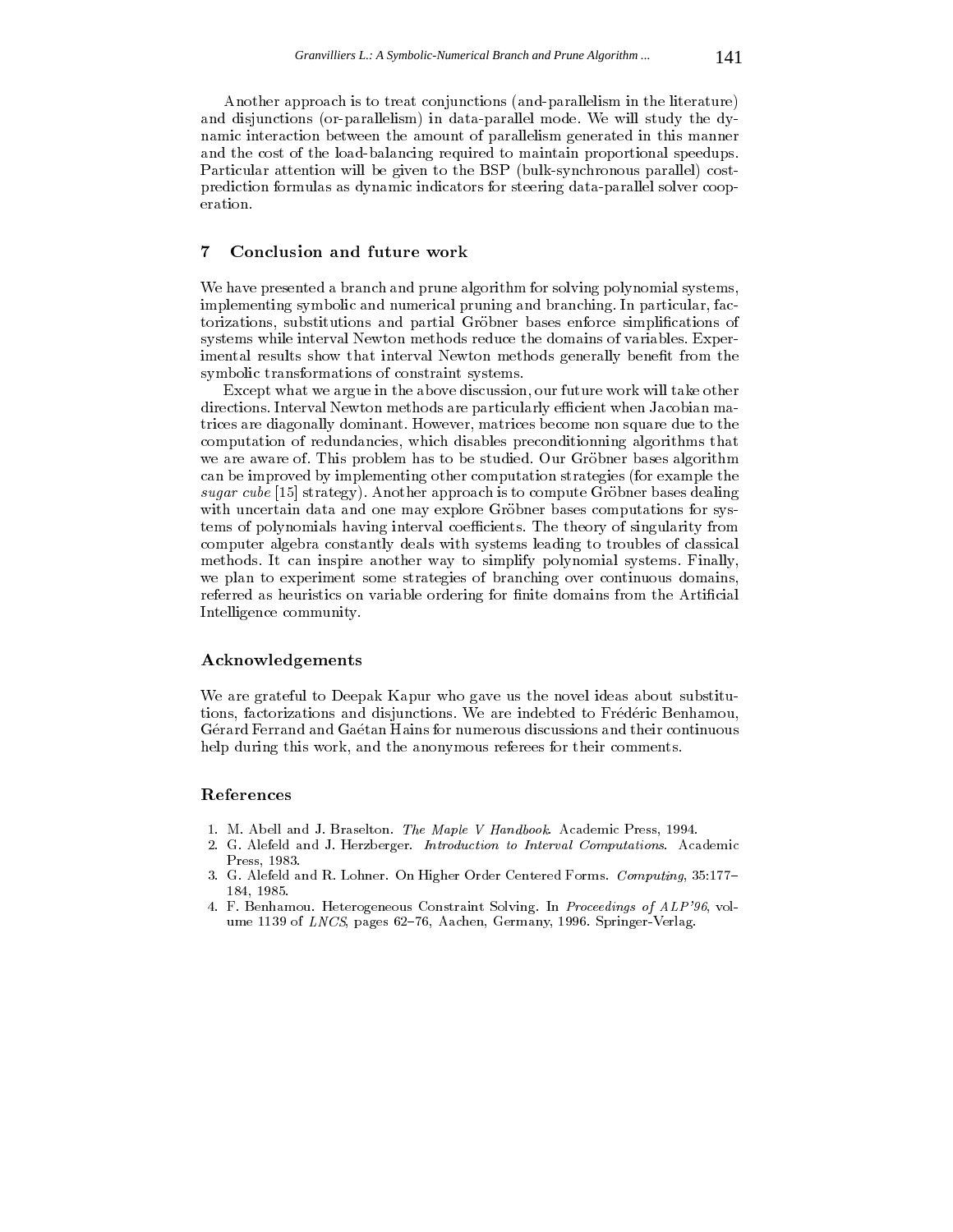- 5. F. Benhamou and L. Granvilliers. A Fixpoint Approximate Semantics for Cooperating Numerical Solvers. Reliable Computing, Proceedings of INTERVAL'96, pages 20-22, 1996. (Supplement).
- 6. F. Benhamou and L. Granvilliers. Automatic Generation of Numerical Redundancies for Non-Linear Constraint Solving. Reliable Computing, 3(3):335-344, 1997.
- 7. 7. F. Benhamou and W. J. Older. Applying Interval Arithmetic to Real, Integer and Boolean Constraints. Journal of Logic Programming, 32(1):1-24, 1997.
- 8. D. Bini and B. Mourrain. Handbook of Polynomial Systems. November 1996.
- 9. C. Bliek. Computer Methods for Design Automation. PhD thesis, MIT, 1992.
- 10. B. Buchberger. Grobner Bases: an Algorithmic Method in Polynomial Ideal Theory. In Multidimensional Systems Theory, pages 184-232. 1985.
- 11. G. E. Collins. Quantier Elimination for Real Closed Fields by Cylindrical Algebraic Decomposition. In Proceedings of the 2nd GI Conference, volume 33 of  $LNCS$ , pages 134-183. Springer, Berlin, 1975.
- 12. G. E. Collins and H. Hong. Partial Cylindrical Algebraic Decomposition for Quantifier Elimination. Journal of Symbolic Computation,  $12(3):299-328$ , 1991.
- 13. D. Cox, J. Little, and D. O'Shea. Ideals, Varieties and Algorithms. Springer-Verlag, 1992.
- 14. E. Davis. Constraint Propagation with Interval Labels. Artificial Intelligence, 32:281{331, 1987.
- 15. A. Giovini, T. Mora, G. Niesi, L. Robbiano, and C. Traverso. One sugar cube, please, or selection strategies in the buchberger algorithm. In Proceedings of IS-SAC'91. ACM Press, 1991.
- 16. T. Granlund. GNU Multiple Precision Arithmetic Library, edition 2.0, 1996.
- 17. L. Granvilliers. Transformations symboliques et consistance de bloc de CSP continus. In Proceedings of JFPLC'97, pages 195-209. Hermès, 1997.
- 18. E. R. Hansen and R. I. Greenberg. An Interval Newton Method. Applied Mathematics and Computation,  $12:89-98$ , 1983.
- 19. E. R. Hansen and S. Sengupta. Bounding Solutions of Systems of Equations using Interval Analysis. BIT, 21:203-211, 1981.
- H. Hong. Confluency of Cooperative Constraint Solving. Technical Report 94-08, RISC-Linz, Johannes Kepler University, Linz, Austria, 1994.
- 21. H. Hong and V. Stahl. Safe Start Region by Fixed points and Tightening. Computing,  $53(3-4):323-335, 1994.$
- 22. E. Hyvonen. Constraint Reasoning based on Interval Arithmetic. The Tolerance Propagation Approach. Artificial Intelligence, 58:71-112, 1992.
- 23. IEEE. IEEE Standard for Binary Floating-Point Arithmetic. Technical Report IEEE Std 754-1985, 1985. Rearmed 1990.
- 24. J. Jourdan and T. Sola. The Versatility of Handling Disjunctions as Constraints. In Proceedings of PLILP'93, pages  $60-74$ , 1993.
- 25. R. B. Kearfott. Some Tests of Generalized Bisection. ACM Transactions on Math $ematical Software, 13(3): 197–220, 1987.$
- 26. R. B. Kearfott and X. Shi. Optimal Preconditionners for Interval Gauss-Seidel Methods. In Scientific Computing and Validated Numerics, pages 173-178, 1996.
- 27. R. Krawczyk. A Class of Interval Newton Operators. Computing, 37:179-183, 1986
- 28. A. Mackworth. Consistency in Networks of Relations. Artificial Intelligence,  $8(1):99-118, 1977.$
- 29. P. Marti and M. Rueher. A Distributed Cooperating Constraints Solving System. International Journal on Artificial Intelligence Tools,  $4(1): 93-113$ , 1995.
- E. Monfroy. Gröbner Bases: Strategies and Applications. In Proceedings of  $30<sub>1</sub>$  $AISMC'92$ , volume 737 of  $LNCS$ , pages 133-151. Springer-Verlag, 1992.
- 31. E. Monfroy, M. Rusinowitch, and R. Schott. Implementing Non-Linear Constraints with Cooperative Solvers. In Proceedings of ACM Symposium on Applied  $Computing$ , pages 63-72. ACM Press, February 1996.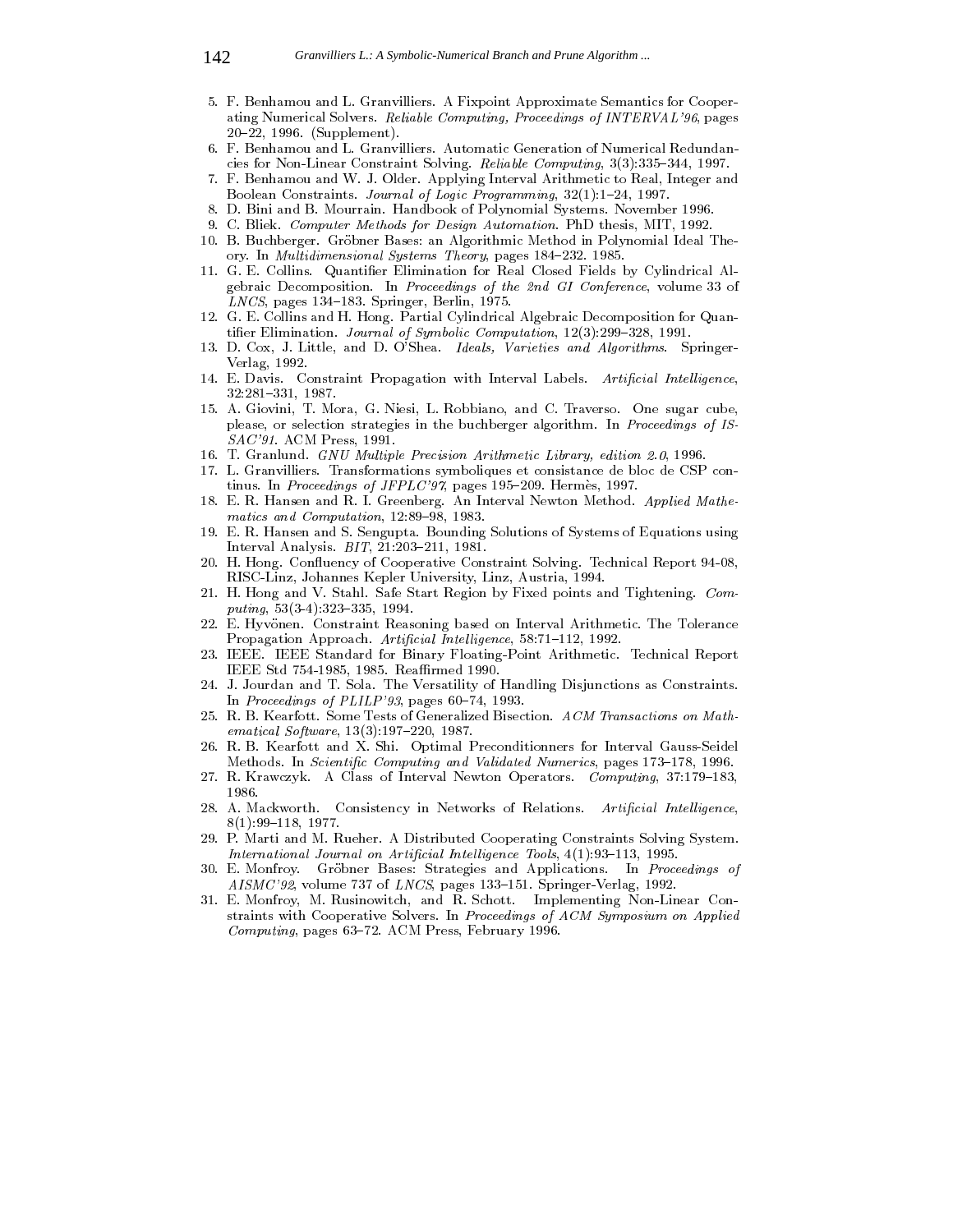- 32. R. E. Moore. *Interval Analysis*. Prentice-Hall, Englewood Cliffs, NJ, 1966.
- 33. A. Morgan and A. Sommese. Homotopy Methods for Polynomial Systems. Applied  $Mathematics$  and  $Computation$ , 24:115-138, 1987.
- 34. A. Morgan, A. Sommese, and C. Wampler. Computing Singular Solutions to Polynomial Systems. Advances in Applied Mathematics, 13:305-327, 1992.
- 35. A. Neumaier. Interval Methods for Systems of Equations. Cambridge University Press, 1990.
- 36. H. Ratschek. Centered forms. SIAM Journal on Numerical Analysis, 17(5):656-662, 1980.
- 37. H. Ratschek and J. Rokne. About the centered form. SIAM Journal on Numerical Analysis, 17:333-337, 1980.
- 38. V. Saraswat. Concurrent Constraint Programming. In Proceedings of POPL'90, pages 232-245, 1990.
- 39. P. Van Hentenryck, D. McAllester, and D. Kapur. Solving Polynomial Systems Using a Branch and Prune Approach. SIAM Journal on Numerical Analysis, 34(2):797-827, 1997.
- 40. P. Van Hentenryck, L. Michel, and F. Benhamou. Newton Constraint Programming over non-linear Constraints. Science of Programming, 1997. (Forthcoming).
- 41. P. Van Hentenryck, V. Saraswat, and Y. Deville. Design, Implementation and Evaluation of the Constraint Language cc(fd). In Constraint Programming: Basics and Trends, volume 910 of LNCS. Springer-Verlag, 1994.
- 42. M. Vrahatis. Solving Systems of Nonlinear Equations Using the Nonzero Value of the Topological Degree. ACM Transactions on Mathematical Software, 14(4):312-329, 1988.
- 43. F. Winkler. Polynomial Algorithms in Computer Algebra. Springer-Verlag, 1996.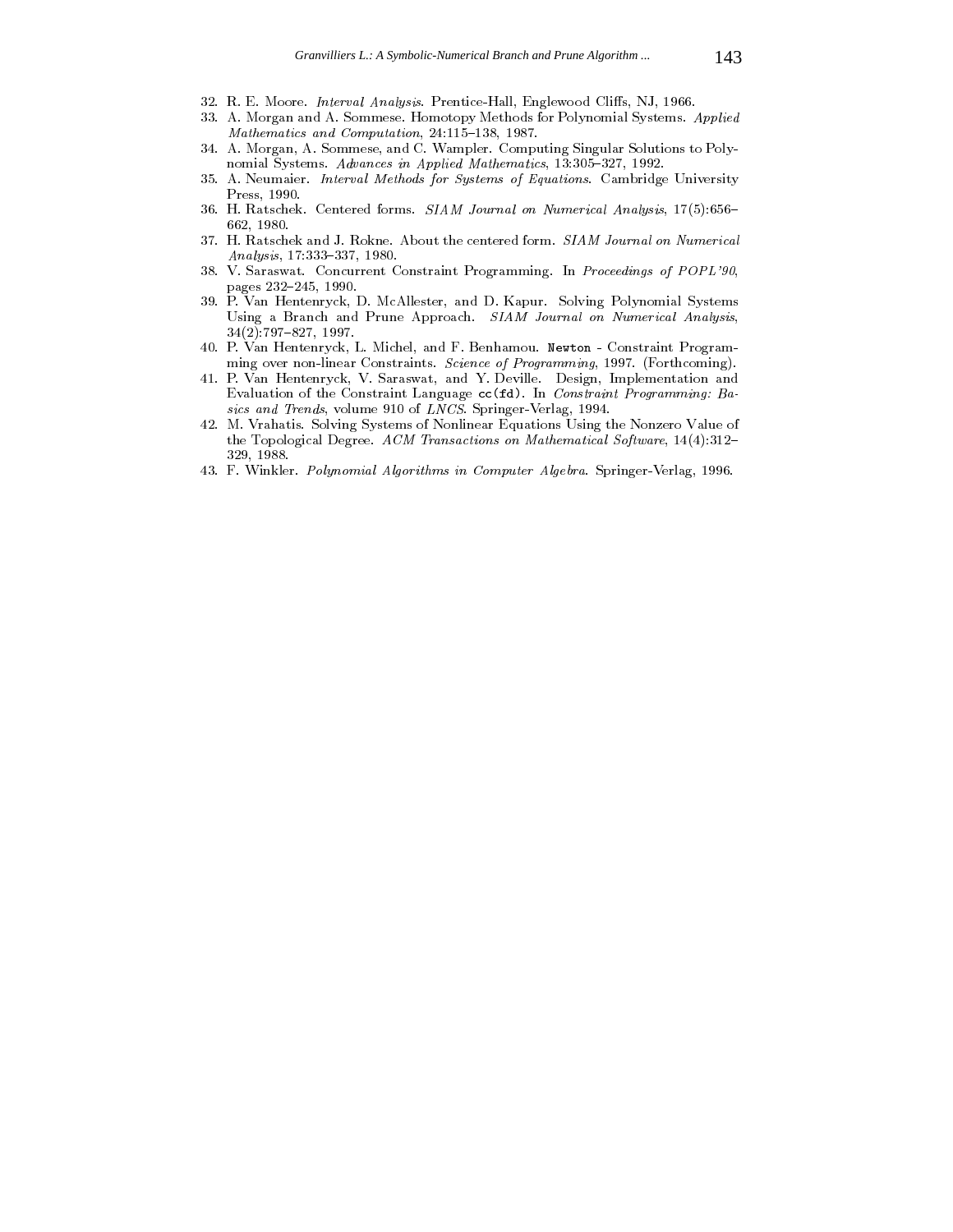and the contract of the contract of the contract of the contract of the contract of the contract of

### A Appendix: Benchmarks

parabola [21]: geometric intersection problem

$$
\begin{cases}\nx^2 + y^2 = 1 \\
x^2 = y \\
x, y \in [-10^8, +10^8]\n\end{cases}
$$

M organ [21]: kinematics problem

$$
\begin{cases}\nx_1 + x_2 + x_3 + x_4 = 1 \\
x_1 + x_2 - x_3 + x_4 = 3 \\
x_1^2 + x_2^2 + x_3^2 + x_4^2 = 4 \\
x_1^2 + x_2^2 + x_3^2 + x_4^2 - 2x_1 = 3 \\
x_i \in [-10^3, +10^3]\n\end{cases}
$$

Griewank [34]: Griewank and Osborne's system

$$
\begin{cases}\n1.8125z_1^3 - 2z_1z_2 = 0\\ \nz_2 = z_1^2\\ \nz_i \in [-10^3, +10^3]\n\end{cases}
$$

cubic [25]: contraction contractions cubic-parabola

$$
\begin{cases}\n4x_1^3 - 3x_1 - x_2 = 0 \\
x_1^2 = x_2 \\
x_i \in [-2, +3]\n\end{cases}
$$

chemistry  $2$  , computed in the combustion of the combustion of  $\alpha$ chemistry problem

$$
\begin{cases}\n-1.697.10^{7}x_{2}x_{4} + 2.177.10^{7}x_{2} & \text{lin} \\
+0.55x_{1}x_{4} + 0.45x_{1} - x_{4} = 0 \\
1.585.10^{14}x_{2}x_{4} + 4.126.10^{7}x_{1}x_{3} \\
-8.285.10^{6}x_{1}x_{4} + 2.284.10^{7}x_{3}x_{4} \\
-1.918.10^{7}x_{3} + 48.4x_{4} = 27.73 \\
x_{1}^{2} = x_{2} \\
x_{4}^{2} = x_{3} \\
x_{i} \in [0, 1]\n\end{cases}
$$

### kinematics [25]: robot kinematics problem

 $\int 0.004731x_1x_3 - 0.3578x_2x_3$  $\begin{array}{|c} -0.1238x_1 - \\ -0.9338x_4 + \\ 0.2238x_1x_3 + 0 \\ +0.2638x_1 - \\ -0.6734x_4 - \end{array}$  $\begin{array}{l} 0.2238x_2 - 0.76 \\ x_1^2 + x_2^2 = 1 \\ x_3^2 + x_4^2 = 1 \\ x_5^2 + x_6^2 = 1 \\ x_7^2 + x_8^2 = 1 \end{array}$ 0:1238x1 0:001637x2 0:9338x4 + x7 = 0:3571 + x7 = 0:3571 + x7 = 0:3571 + x7 = 0:3571 + x7 = 0:3571 + x7 = 0:3571 + x7 = 0:3571 + x  $0.2238x_1x_3 + 0.7623x_2x_3$  $+0.2638x_1 - 0.07745x_2$  $-0.6734x_4 - 0.6022 = 0$  $x_6x_8 + 0.3578x_1 + 0.004731x_2 = 0$  $0.2238x_2 - 0.7623x_1 + 0.3461 = 0$  $x_1^2 + x_2^2 = 1$ <br>  $x_2^2 + x_4^2 = 1$ <br>  $x_5^2 + x_6^2 = 1$ <br>  $x_7^2 + x_8^2 = 1$  $x_i \in [-1, +1]$ 

### high deg [25]: high-degree polynomial system

$$
\begin{cases}\n2x_1^2x_2^3 - 2x_1^6x_2 + 2x_2x_3 = 0\\ \nx_1^2 + x_2^2 - 0.265625 = 0\\ \n5x_1^9 - 6x_1^5x_2^2 + x_2^4x_1 + 2x_1x_3 = 0\\ \nx_1, x_2 \in [-0.6, +0.6]\\ \nx_3 \in [-5, +5]\n\end{cases}
$$

Powell [25]: Powell's singular function

$$
\begin{cases}\nx_1 + 10x_2 = 0 \\
x_3 - x_4 = 0 \\
x_2^2 - 4x_2x_3 + 4x_3^2 = 0 \\
x_1^2 - 2x_1x_4 + x_4^2 = 0 \\
x_i \in [-2, +2]\n\end{cases}
$$

Brown [25]: Brown's almost linear system

```
x_1 + x_1 + x_2 + x_3 + x_4 + x_5 = 6x_2+x_1+x_2+x_1x_2x_3x_4x_5 =x1 + x1 + x2 + x3 + x4 + x5 = 6 x2 + x1 + x2 + x3 + x4 + x5 = 6 x3 + x1 + x2 + x3 + x4 + x5 = 6 x4 + x1 + x2 + x3 + x4 + x5 = 6 \cdots \cdotsxi 2 [2; +2]
```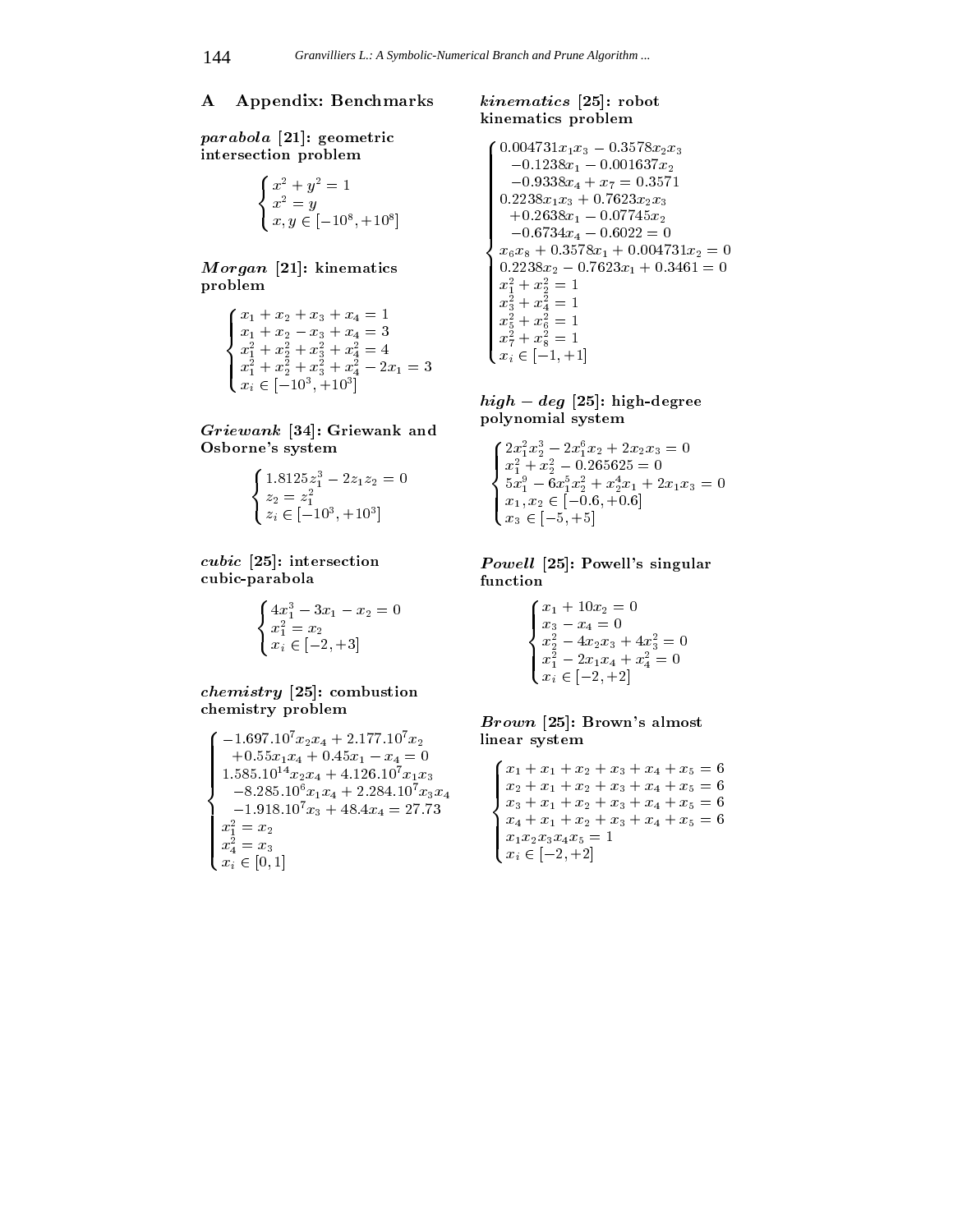## $E = \frac{1}{2}$ :  $E = \frac{1}{2}$ : extended de Eiger-Sikorski-Stenger function

$$
\begin{cases}\nx_1^2 - 0.2x_1 + x_2 = 0.09 \\
x_2^2 - 0.2x_2 + x_3 = 0.09 \\
x_3^2 - 0.2x_3 + x_4 = 0.09 \\
x_4^2 - 0.2x_4 + x_1 = 0.09 \\
x_i \in [-10^2, +10^2]\n\end{cases}
$$

### $\bf{K}$ ear jo $\bm{\iota}$ r (42): extended function

$$
\begin{cases}\nx_1^2 = x_2 \\
x_2^2 = x_3 \\
x_3^2 = x_4 \\
x_4^2 = x_5 \\
x_5^2 = x_6 \\
x_6^2 = x_7 \\
x_7^2 = x_8 \\
x_8^2 = x_9 \\
x_9^2 = x_1 \\
x_4 \in [-10^3, +10^3]\n\end{cases}
$$

### $\mathbf{3}$  so  $\mathbf{3}$ :  $\mathbf{3}$   $\mathbf{3}$   $\mathbf{3}$   $\mathbf{3}$   $\mathbf{3}$   $\mathbf{3}$   $\mathbf{3}$   $\mathbf{3}$   $\mathbf{3}$   $\mathbf{3}$   $\mathbf{3}$   $\mathbf{3}$   $\mathbf{3}$   $\mathbf{3}$   $\mathbf{3}$   $\mathbf{3}$   $\mathbf{3}$   $\mathbf{3}$   $\mathbf{3}$   $\mathbf{3}$   $\mathbf{3}$   $\mathbf{3}$  intersection problem

$$
\left\{\begin{array}{ll} 978000z_2^2-0.00098z_1^2-9.8z_1z_2 \\ -235z_1+88900z_2=1 \\ 0.00987z_1-0.984z_2^2-0.01z_1^2 \\ -29.7z_1z_2-0.124z_2=0.25 \end{array}\right. \qquad p \atop x_i \in [-10^8, +10^8]
$$

cyclosed and contract in the contract of the contract of the contract of the contract of the contract of the c structure of the molecule

$$
\begin{cases}\n13 + y^2 + z^2 - 24yz + y^2z^2 = 0 \\
13 + z^2 + x^2 - 24xz + z^2x^2 = 0 \\
13 + x^2 + y^2 - 24xy + x^2y^2 = 0 \\
x, y, z \in [-10^2, +10^2]\n\end{cases}
$$

 $cyclic_3$  [8]: variant of Cyclic n-roots [3]

$$
\begin{cases}\nx_1 + x_2 + x_3 = 0 \\
x_1 x_2 + x_2 x_3 - x_3 x_1 = 0 \\
x_1 x_2 x_3 = 1 \\
x_i \in [-10^5, +10^5]\n\end{cases}
$$

 $cyclic_4$  [8]: variant of Cyclic n-roots [4]

$$
\begin{cases}\nx_1 + x_2 + x_3 + x_4 = 0 \\
x_1x_2 + x_2x_3 + x_3x_4 - x_4x_1 = 0 \\
x_1x_2x_3 + x_2x_3x_4 + x_4x_1x_2 \\
+x_3x_4x_1 = 0 \\
x_1x_2x_3x_4 = 1 \\
x_i \in [-10^5, +10^5]\n\end{cases}
$$

Cox [13]: test for Grobner bases

$$
\begin{cases}\nx + y + z^2 = 1 \\
x + y^2 + z = 1 \\
x^2 + y + z = 1 \\
y \in [-10^8, +10^8]\n\end{cases}
$$

and the contract of the contract of the contract of the contract of the contract of the contract of

 $Geisow$  [9]: Geisow's multiple crunode equation

$$
\begin{cases}\n36x^2 - 24x^3 - 38x - 12xy^2 \\
+11y^2 = 0 \\
22xy - 12x^2y + 6y - 16y^3 = 0 \\
x \in [-1, +3] \\
y \in [-2, +2]\n\end{cases}
$$

piano [30]: restriction of the piano mover's problem

$$
\begin{cases}\nx - l * t^3 - L * w = 0 \\
y - L * t - l * w^3 = 0 \\
L - 1 = 0 \\
l - 2 = 0 \\
x - a = 0 \\
2 * a - 3 = 0 \\
y - b = 0 \\
b - r * t = 0 \\
w^2 - 1 + t^2 = 0 \\
x, y, l, t, L, b, r, a \in [-10^5, +10^5] \\
w \in [0, +10^5]\n\end{cases}
$$

 $z \sim 0$   $z \sim 0$ 

$$
\begin{cases}\nzx^2 - 0.5x - y^2 = 0 \\
zy^2 + 2x + 0.5 = 0 \\
z - 16x^2 - 4xy^2 - 1 = 0 \\
x, y, z \in [-10^8, +10^8]\n\end{cases}
$$